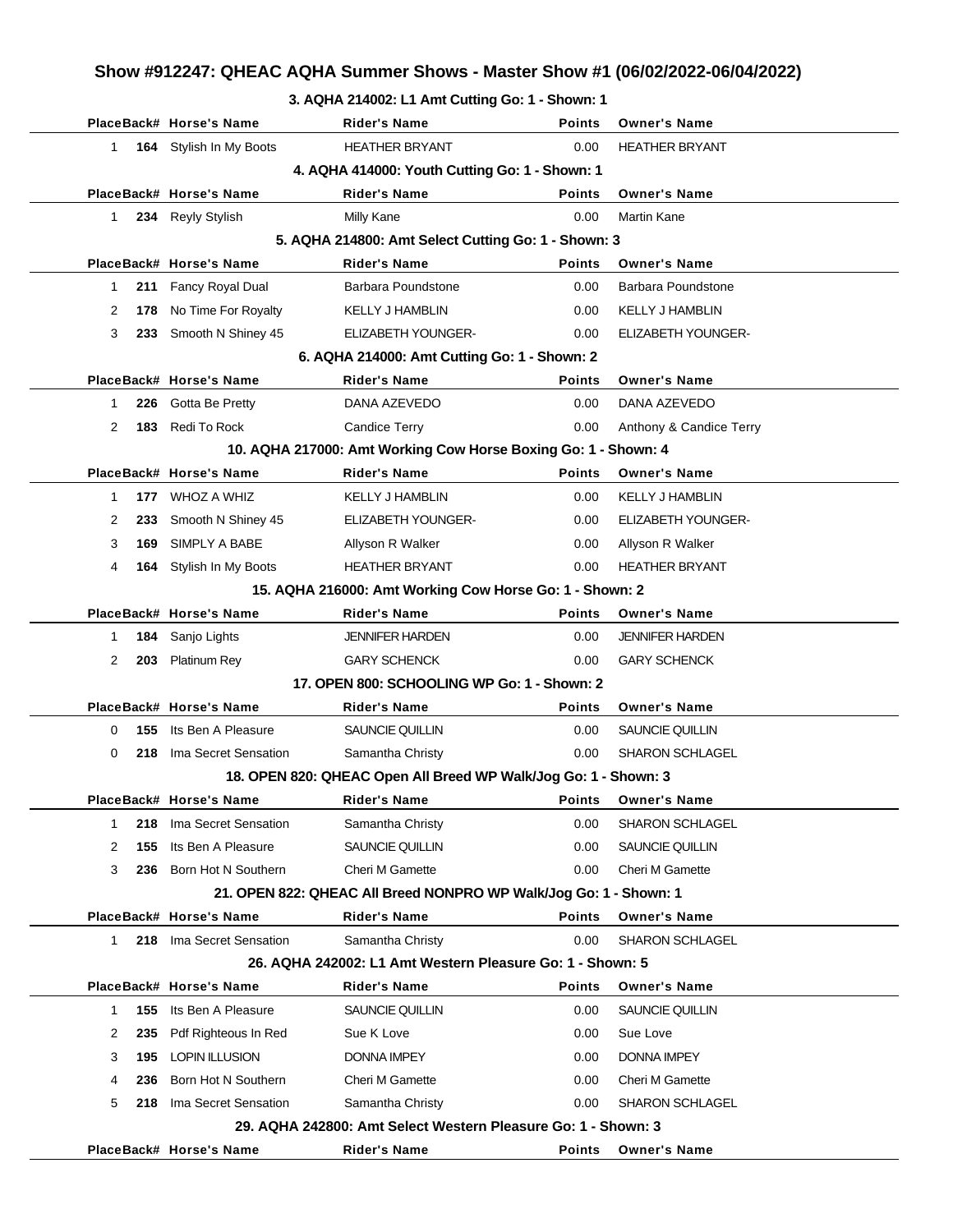|              |     |                           |                                                                    |               | Show #912247: QHEAC AQHA Summer Shows - Master Show #1 (06/02/2022-06/04/2022) |
|--------------|-----|---------------------------|--------------------------------------------------------------------|---------------|--------------------------------------------------------------------------------|
| 1            | 155 | Its Ben A Pleasure        | SAUNCIE QUILLIN                                                    | 0.00          | SAUNCIE QUILLIN                                                                |
| 2            | 235 | Pdf Righteous In Red      | Sue K Love                                                         | 0.00          | Sue Love                                                                       |
| DQ           | 218 | Ima Secret Sensation      | <b>SHARON SCHLAGEL</b>                                             | 0.00          | <b>SHARON SCHLAGEL</b>                                                         |
|              |     |                           | 32. OPEN 824: QHEAC All Breed NONPRO HMS Walk/Jog Go: 1 - Shown: 2 |               |                                                                                |
|              |     | PlaceBack# Horse's Name   | <b>Rider's Name</b>                                                | <b>Points</b> | <b>Owner's Name</b>                                                            |
| 1            | 218 | Ima Secret Sensation      | Samantha Christy                                                   | 0.00          | <b>SHARON SCHLAGEL</b>                                                         |
| 2            | 236 | Born Hot N Southern       | <b>Cheri M Gamette</b>                                             | 0.00          | <b>Cheri M Gamette</b>                                                         |
|              |     |                           | 36. AQHA 240002: L1 Amt Western Horsemanship Go: 1 - Shown: 4      |               |                                                                                |
|              |     | PlaceBack# Horse's Name   | <b>Rider's Name</b>                                                | <b>Points</b> | <b>Owner's Name</b>                                                            |
| 1            | 202 | Invited Bythe Cowboy      | <b>CRAIG ROPER</b>                                                 | 0.00          | Roper: Craig Or Keith Shields                                                  |
| 2            | 195 | <b>LOPIN ILLUSION</b>     | DONNA IMPEY                                                        | 0.00          | <b>DONNA IMPEY</b>                                                             |
| 3            | 155 | Its Ben A Pleasure        | SAUNCIE QUILLIN                                                    | 0.00          | SAUNCIE QUILLIN                                                                |
| 4            | 218 | Ima Secret Sensation      | <b>SHARON SCHLAGEL</b>                                             | 0.00          | <b>SHARON SCHLAGEL</b>                                                         |
|              |     |                           | 38. AQHA 240800: Amt Select Western Horsemanship Go: 1 - Shown: 2  |               |                                                                                |
|              |     | PlaceBack# Horse's Name   | <b>Rider's Name</b>                                                | <b>Points</b> | <b>Owner's Name</b>                                                            |
| $\mathbf 1$  | 155 | Its Ben A Pleasure        | SAUNCIE QUILLIN                                                    | 0.00          | SAUNCIE QUILLIN                                                                |
| DQ           | 218 | Ima Secret Sensation      | <b>SHARON SCHLAGEL</b>                                             | 0.00          | <b>SHARON SCHLAGEL</b>                                                         |
|              |     |                           | 42. AQHA 236002: L1 Amt Western Riding Go: 1 - Shown: 2            |               |                                                                                |
|              |     | PlaceBack# Horse's Name   | <b>Rider's Name</b>                                                | <b>Points</b> | <b>Owner's Name</b>                                                            |
| 0            | 171 | <b>Toblerony Pony</b>     | Ida Higgins                                                        | 0.00          | Debbie Walker                                                                  |
| 0            | 238 | Whizen Thru The Cash      | Cindy Harbert                                                      | 0.00          | Sarah Vernon                                                                   |
|              |     |                           | 48. AQHA 110909: Ranch Trail Go: 1 - Shown: 7                      |               |                                                                                |
|              |     | PlaceBack# Horse's Name   | Rider's Name                                                       | <b>Points</b> | <b>Owner's Name</b>                                                            |
| $\mathbf{1}$ | 156 | <b>DILLON STARLIGHT</b>   | <b>RACHEL FINGERLE</b>                                             | 0.00          | <b>RACHEL FINGERLE</b>                                                         |
| 2            | 160 | Cee My Foolish Tangy      | <b>SARAH CLIFFORD</b>                                              | 0.00          | NANCY W CARREL                                                                 |
| 3            | 198 | Shes Got Voodoo           | <b>KATHY TORRES</b>                                                | 0.00          | Lysbeth Wiggins                                                                |
| 4            | 199 | <b>BR Badger Smoke</b>    | <b>KATHY TORRES</b>                                                | 0.00          | Sarah Ann Westfall                                                             |
| 5            | 168 | <b>Wild Haired Weezle</b> | Debbie King                                                        | 0.00          | Debbie King                                                                    |
| 6            | 197 | Jewels Smart Remedy       | SARAH CLIFFORD                                                     | 0.00          | JACK AND BEV SPARROWK                                                          |
| 7            | 201 | Betcha One Tyme           | <b>KATHY TORRES</b>                                                | 0.00          | Morgan Varney                                                                  |
|              |     |                           | 49. AQHA 210909: Amt Ranch Trail Go: 1 - Shown: 9                  |               |                                                                                |
|              |     | PlaceBack# Horse's Name   | <b>Rider's Name</b>                                                | <b>Points</b> | <b>Owner's Name</b>                                                            |
| 1.           | 184 | Sanjo Lights              | <b>JENNIFER HARDEN</b>                                             | 0.00          | <b>JENNIFER HARDEN</b>                                                         |
| 2            | 209 | Hillreycious              | <b>Kelly Saunders</b>                                              | 0.00          | Frank & Kelly Saunders                                                         |
| 3            | 164 | Stylish In My Boots       | <b>HEATHER BRYANT</b>                                              | 0.00          | <b>HEATHER BRYANT</b>                                                          |
| 4            | 177 | WHOZ A WHIZ               | <b>KELLY J HAMBLIN</b>                                             | 0.00          | <b>KELLY J HAMBLIN</b>                                                         |
| 5            | 182 | Ole Pal Hal               | Kimberley H Donlon                                                 | 0.00          | Kimberley H Donlon                                                             |
| 6            | 183 | Redi To Rock              | <b>Candice Terry</b>                                               | 0.00          | Anthony & Candice Terry                                                        |
| 7            | 199 | <b>BR Badger Smoke</b>    | Sarah Ann Westfall                                                 | 0.00          | Sarah Ann Westfall                                                             |
| 8            | 215 | Pale Spin                 | <b>BARBIE FOWLER</b>                                               | 0.00          | <b>BARBIE FOWLER</b>                                                           |
| DQ           | 202 | Invited Bythe Cowboy      | CRAIG ROPER                                                        | 0.00          | Roper: Craig Or Keith Shields                                                  |
|              |     |                           | 51. AQHA 103100: Yearling Stallions Go: 1 - Shown: 1               |               |                                                                                |
|              |     | PlaceBack# Horse's Name   | <b>Rider's Name</b>                                                | <b>Points</b> | <b>Owner's Name</b>                                                            |
| 1            |     | 232 Virtuosos             | ALEJANDRO RAMOS                                                    | 0.00          | TOM AND/OR CHERI GAYTON                                                        |
|              |     |                           | 53. AQHA 103300: Three Yr Old Stallions Go: 1 - Shown: 1           |               |                                                                                |
|              |     | PlaceBack# Horse's Name   | <b>Rider's Name</b>                                                | <b>Points</b> | <b>Owner's Name</b>                                                            |
|              |     |                           |                                                                    |               |                                                                                |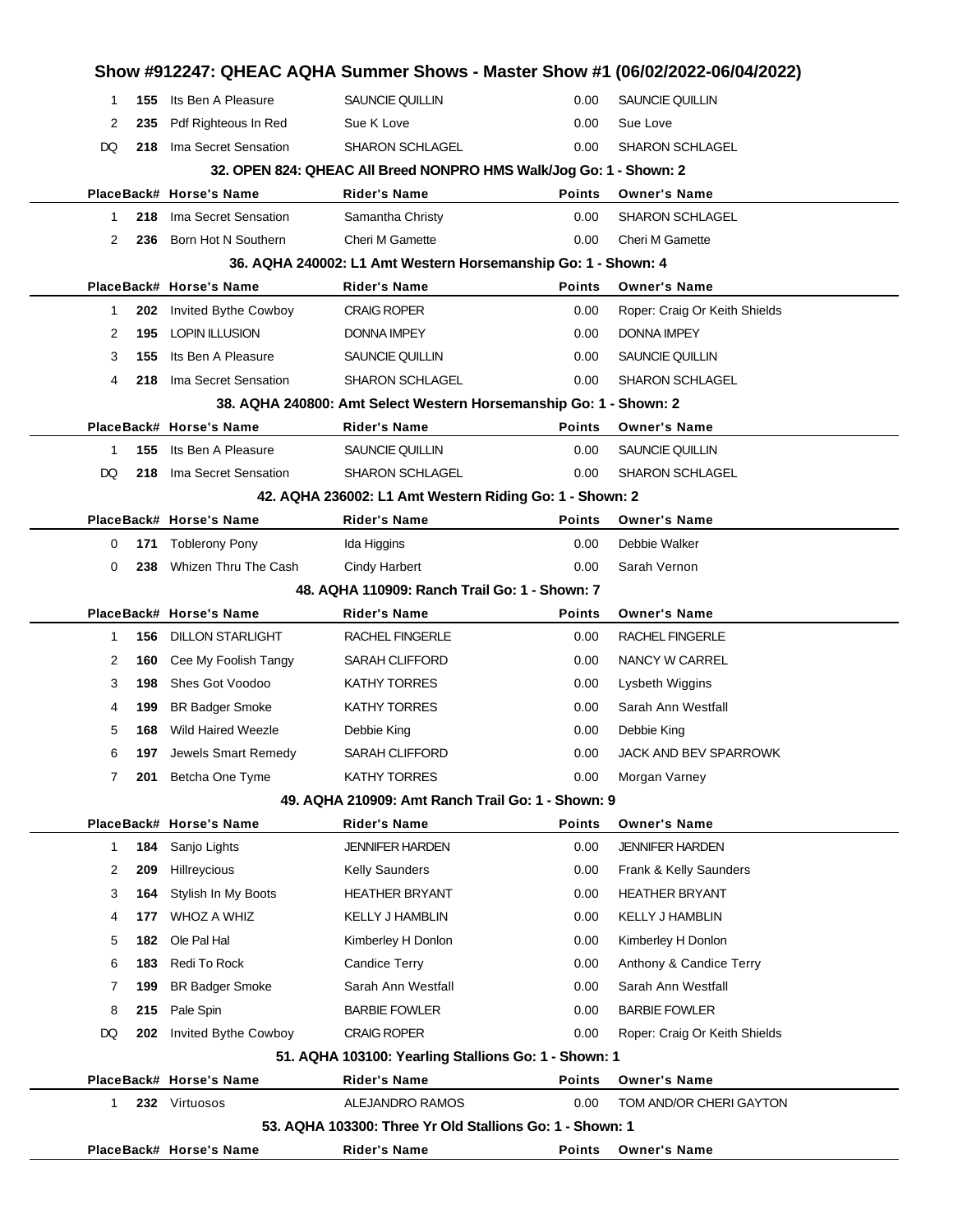|                     | Show #912247: QHEAC AQHA Summer Shows - Master Show #1 (06/02/2022-06/04/2022) |                                                                        |                   |                                       |
|---------------------|--------------------------------------------------------------------------------|------------------------------------------------------------------------|-------------------|---------------------------------------|
| 1                   | 220 Victorious Touchdown                                                       | ALEJANDRO RAMOS                                                        | 0.00              | TOM AND/OR CHERI GAYTON               |
|                     |                                                                                | 54. AQHA 103400: Aged Stallions Go: 1 - Shown: 1                       |                   |                                       |
|                     | PlaceBack# Horse's Name                                                        | <b>Rider's Name</b>                                                    | <b>Points</b>     | <b>Owner's Name</b>                   |
| $\mathbf 1$         | 231 Kay Cees Jet Settin                                                        | <b>ALEJANDRO RAMOS</b>                                                 | 0.00              | TOM AND/OR CHERI GAYTON               |
|                     |                                                                                | 56. AQHA 203100: Amt Yearling Stallions Go: 1 - Shown: 1               |                   |                                       |
|                     | PlaceBack# Horse's Name                                                        | <b>Rider's Name</b>                                                    | <b>Points</b>     | <b>Owner's Name</b>                   |
| $\mathbf{1}$        | 232 Virtuosos                                                                  | <b>CHERI GAYTON</b>                                                    | 0.00              | TOM AND/OR CHERI GAYTON               |
|                     |                                                                                | 58. AQHA 203300: Amt Three Yr Old Stallions Go: 1 - Shown: 1           |                   |                                       |
|                     | PlaceBack# Horse's Name                                                        | <b>Rider's Name</b>                                                    | <b>Points</b>     | <b>Owner's Name</b>                   |
| 1                   | 220 Victorious Touchdown                                                       | <b>CHERI GAYTON</b>                                                    | 0.00              | TOM AND/OR CHERI GAYTON               |
|                     |                                                                                | 59. AQHA 203400: Amt Aged Stallions Go: 1 - Shown: 1                   |                   |                                       |
|                     | PlaceBack# Horse's Name                                                        | <b>Rider's Name</b>                                                    | <b>Points</b>     | <b>Owner's Name</b>                   |
| $\mathbf{1}$        | 231 Kay Cees Jet Settin                                                        | <b>CHERI GAYTON</b>                                                    | 0.00              | TOM AND/OR CHERI GAYTON               |
|                     |                                                                                | 61. AQHA 107400: Yearling Geldings Go: 1 - Shown: 1                    |                   |                                       |
|                     | PlaceBack# Horse's Name                                                        | <b>Rider's Name</b>                                                    | <b>Points</b>     | <b>Owner's Name</b>                   |
| $\mathbf 1$         | 223 IMA COOL CAT                                                               | ALEJANDRO RAMOS                                                        | 0.00              | <b>GARY &amp; PATRICIA ARLUCK</b>     |
|                     |                                                                                | 64. AQHA 107700: Aged Geldings Go: 1 - Shown: 1                        |                   |                                       |
|                     | PlaceBack# Horse's Name                                                        | <b>Rider's Name</b>                                                    | <b>Points</b>     | <b>Owner's Name</b>                   |
| $\mathbf{1}$        | 192 You Bet Hes Smart                                                          | <b>DALE TINGLE</b>                                                     | 0.00              | <b>SANDY BALLARD</b>                  |
|                     |                                                                                | 65. AQHA 177000: Performance Halter Geldings Go: 1 - Shown: 1          |                   |                                       |
|                     | PlaceBack# Horse's Name                                                        | <b>Rider's Name</b>                                                    | <b>Points</b>     | <b>Owner's Name</b>                   |
| 1                   | 213 TWITTER THIS KID                                                           | <b>DALE TINGLE</b>                                                     | 0.00              | <b>SANDY BALLARD</b>                  |
|                     |                                                                                | 76. AQHA 105400: Yearling Mares Go: 1 - Shown: 1                       |                   |                                       |
|                     | PlaceBack# Horse's Name                                                        | <b>Rider's Name</b>                                                    | <b>Points</b>     | <b>Owner's Name</b>                   |
| $\mathbf 1$         | 212 BETTER WITH BUTTER                                                         | <b>DALE TINGLE</b>                                                     | 0.00              | <b>SANDY BALLARD</b>                  |
|                     |                                                                                | 77. AQHA 105500: Two Yr Old Mares Go: 1 - Shown: 1                     |                   |                                       |
|                     | PlaceBack# Horse's Name                                                        | Rider's Name                                                           | <b>Points</b>     | <b>Owner's Name</b>                   |
| 1                   | 158 FR Meet Me In Rome                                                         | <b>KATHY RAUCH</b>                                                     | 0.00              | <b>JIM &amp; KATHY RAUCH</b>          |
|                     |                                                                                | 79. AQHA 105700: Aged Mares Go: 1 - Shown: 1                           |                   |                                       |
|                     | PlaceBack# Horse's Name                                                        | <b>Rider's Name</b>                                                    | Points            | <b>Owner's Name</b>                   |
| $\mathbf 1$         | 191 HR TEXAS ANGEL                                                             |                                                                        |                   |                                       |
|                     |                                                                                | <b>DALE TINGLE</b>                                                     | 0.00              | <b>SANDY BALLARD</b>                  |
|                     |                                                                                | 82. AQHA 205500: Amt Two Yr Old Mares Go: 1 - Shown: 1                 |                   |                                       |
|                     | PlaceBack# Horse's Name                                                        | <b>Rider's Name</b>                                                    | Points            | <b>Owner's Name</b>                   |
| $\mathbf 1$         | 158 FR Meet Me In Rome                                                         | <b>KATHY RAUCH</b>                                                     | 0.00              | <b>JIM &amp; KATHY RAUCH</b>          |
|                     |                                                                                | 100. OPEN 833: QHEAC All Breed NONPRO Trail Walk/Trot Go: 1 - Shown: 2 |                   |                                       |
|                     | PlaceBack# Horse's Name                                                        | Rider's Name                                                           | Points            | <b>Owner's Name</b>                   |
| 155<br>1            | Its Ben A Pleasure                                                             | <b>SHARON SCHLAGEL</b>                                                 | 0.00              | SAUNCIE QUILLIN                       |
| 2                   | 218 Ima Secret Sensation                                                       | Samantha Christy                                                       | 0.00 <sub>1</sub> | <b>SHARON SCHLAGEL</b>                |
|                     |                                                                                | 101. AQHA 238102: L1 Amt Walk Trot Trail Go: 1 - Shown: 2              |                   |                                       |
|                     | PlaceBack# Horse's Name                                                        | Rider's Name                                                           | Points            | <b>Owner's Name</b>                   |
| 181<br>$\mathbf{1}$ | <b>Big City Nites</b>                                                          | <b>GRACE KOTSCH</b>                                                    | 0.00              | <b>GRACE KOTSCH</b>                   |
| 218<br>2            | Ima Secret Sensation                                                           | <b>SHARON SCHLAGEL</b>                                                 | 0.00              | <b>SHARON SCHLAGEL</b>                |
|                     |                                                                                | 105. AQHA 238002: L1 Amt Trail Go: 1 - Shown: 2                        |                   |                                       |
|                     | PlaceBack# Horse's Name                                                        | Rider's Name                                                           | <b>Points</b>     | <b>Owner's Name</b>                   |
| 1<br>2              | 195 LOPIN ILLUSION<br><b>155</b> Its Ben A Pleasure                            | <b>DONNA IMPEY</b><br>SAUNCIE QUILLIN                                  | 0.00<br>0.00      | <b>DONNA IMPEY</b><br>SAUNCIE QUILLIN |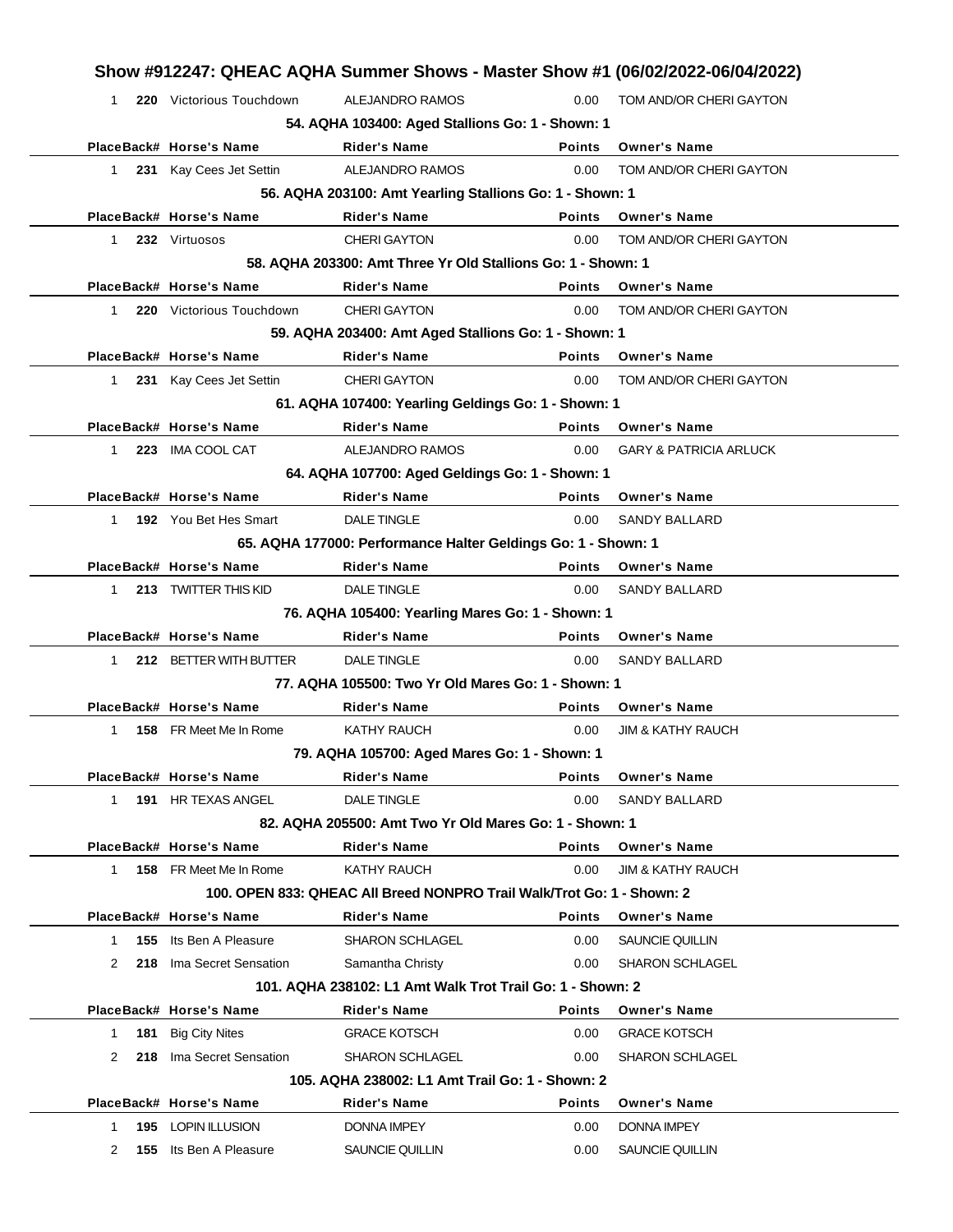### **Show #912247: QHEAC AQHA Summer Shows - Master Show #1 (06/02/2022-06/04/2022)**

#### **108. AQHA 238800: Amt Select Trail Go: 1 - Shown: 3**

|              |     |                            | 0. AQITA 200000. ANII OCICCI HAII OO. T                           |               |                           |
|--------------|-----|----------------------------|-------------------------------------------------------------------|---------------|---------------------------|
|              |     | PlaceBack# Horse's Name    | Rider's Name                                                      | <b>Points</b> | <b>Owner's Name</b>       |
| $\mathbf 1$  | 195 | <b>LOPIN ILLUSION</b>      | <b>DONNA IMPEY</b>                                                | 0.00          | <b>DONNA IMPEY</b>        |
| 2            | 222 | SPICEY CHIP                | <b>KARMA SWANSON</b>                                              | 0.00          | <b>LYNN RAMSEY</b>        |
| 3            | 155 | Its Ben A Pleasure         | SAUNCIE QUILLIN                                                   | 0.00          | SAUNCIE QUILLIN           |
|              |     |                            | 136. OPEN 6012: QHEAC NON-PRO REINING ALL BREED Go: 1 - Shown: 3  |               |                           |
|              |     | PlaceBack# Horse's Name    | <b>Rider's Name</b>                                               | <b>Points</b> | <b>Owner's Name</b>       |
| 1            | 241 | <b>Skeets Royal Badger</b> | Macey Jayne Newkirk                                               | 0.00          | US Davis ICA Equestrian   |
| 2            | 240 | Babys At The Bar           | Sophia Calamari                                                   | 0.00          | Catherine Olson           |
|              |     |                            | 137. AQHA 234002: L1 Amt Reining Go: 1 - Shown: 4                 |               |                           |
|              |     | PlaceBack# Horse's Name    | <b>Rider's Name</b>                                               | <b>Points</b> | <b>Owner's Name</b>       |
| 1            |     | 167 SM Custom Play Chic    | Regina Needham                                                    | 0.00          | Regina Needham            |
| 2            | 238 | Whizen Thru The Cash       | Cindy Harbert                                                     | 0.00          | Sarah Vernon              |
| 3            | 175 | SJR Golden Girl            | DEBBIE E DIAZ                                                     | 0.00          | DEBBIE E DIAZ             |
| 4            | 237 | Never Forget Spooks        | Susan Atkinson                                                    | 0.00          | Susan Atkinson            |
|              |     |                            | 139. AQHA 134100: Junior Reining Go: 1 - Shown: 1                 |               |                           |
|              |     | PlaceBack# Horse's Name    | <b>Rider's Name</b>                                               | <b>Points</b> | <b>Owner's Name</b>       |
| $\mathbf{1}$ |     | 193 Gotta Go Get Smart     | DEANNA TEXEIRA                                                    | 0.00          | DEANNA TEXEIRA            |
|              |     |                            | 141. AQHA 234000: Amt Reining Go: 1 - Shown: 3                    |               |                           |
|              |     | PlaceBack# Horse's Name    | <b>Rider's Name</b>                                               | <b>Points</b> | <b>Owner's Name</b>       |
| $\mathbf 1$  | 175 | SJR Golden Girl            | TONY C DIAZ                                                       | 0.00          | DEBBIE E DIAZ             |
| 2            | 203 | Platinum Rey               | <b>GARY SCHENCK</b>                                               | 0.00          | <b>GARY SCHENCK</b>       |
| DQ           | 237 | Never Forget Spooks        | Susan Atkinson                                                    | 0.00          | Susan Atkinson            |
|              |     |                            | 142. OPEN 6013: QHEAC REINING OPEN ALL BREED/AGE Go: 1 - Shown: 6 |               |                           |
|              |     | PlaceBack# Horse's Name    | <b>Rider's Name</b>                                               | <b>Points</b> | <b>Owner's Name</b>       |
| $\mathbf{1}$ | 188 | Alpha Gun Shiner           | STEPHANIE BOYES                                                   | 0.00          | STEPHANIE BOYES           |
| 2            | 241 | Skeets Royal Badger        | Macey Jayne Newkirk                                               | 0.00          | US Davis ICA Equestrian   |
| 3            | 203 | Platinum Rey               | <b>GARY SCHENCK</b>                                               | 0.00          | <b>GARY SCHENCK</b>       |
| 4            | 240 | Babys At The Bar           | Sophia Calamari                                                   | 0.00          | <b>Catherine Olson</b>    |
| 5            | 233 | Smooth N Shiney 45         | <b>STEPHANIE BOYES</b>                                            | 0.00          | <b>ELIZABETH YOUNGER-</b> |
|              |     |                            | 144. AQHA 143004: L1 Ranch Riding Go: 1 - Shown: 4                |               |                           |
|              |     | PlaceBack# Horse's Name    | Rider's Name                                                      | Points        | <b>Owner's Name</b>       |
| $\mathbf{1}$ | 198 | Shes Got Voodoo            | <b>KATHY TORRES</b>                                               | 0.00          | Lysbeth Wiggins           |
| 2            | 188 | Alpha Gun Shiner           | STEPHANIE BOYES                                                   | 0.00          | <b>STEPHANIE BOYES</b>    |
| 3            | 201 | Betcha One Tyme            | Morgan Varney                                                     | 0.00          | Morgan Varney             |
| OP14         | 199 | <b>BR Badger Smoke</b>     | Sarah Ann Westfall                                                | 0.00          | Sarah Ann Westfall        |
|              |     |                            | 146. AQHA 143100: Junior Ranch Riding Go: 1 - Shown: 5            |               |                           |
|              |     | PlaceBack# Horse's Name    | <b>Rider's Name</b>                                               | <b>Points</b> | <b>Owner's Name</b>       |
| $\mathbf{1}$ | 198 | Shes Got Voodoo            | <b>KATHY TORRES</b>                                               | 0.00          | Lysbeth Wiggins           |
| 2            | 164 | Stylish In My Boots        | <b>HEATHER BRYANT</b>                                             | 0.00          | <b>HEATHER BRYANT</b>     |
| 3            | 166 | Stylish Inferno            | AMANDA BREWER                                                     | 0.00          | AMANDA &/OR LIVONA        |
| 4            | 201 | Betcha One Tyme            | Morgan Varney                                                     | 0.00          | Morgan Varney             |
| 5            | 193 | Gotta Go Get Smart         | <b>DEANNA TEXEIRA</b>                                             | 0.00          | <b>DEANNA TEXEIRA</b>     |
|              |     |                            | 148. AQHA 243002: L1 Amt Ranch Riding Go: 1 - Shown: 10           |               |                           |
|              |     | PlaceBack# Horse's Name    | <b>Rider's Name</b>                                               | <b>Points</b> | <b>Owner's Name</b>       |
| 1            | 165 | <b>BOOM BOX DANCER</b>     | KIMBAL GRIFFITH                                                   | 0.00          | KIMBAL GRIFFITH           |
|              |     |                            |                                                                   |               |                           |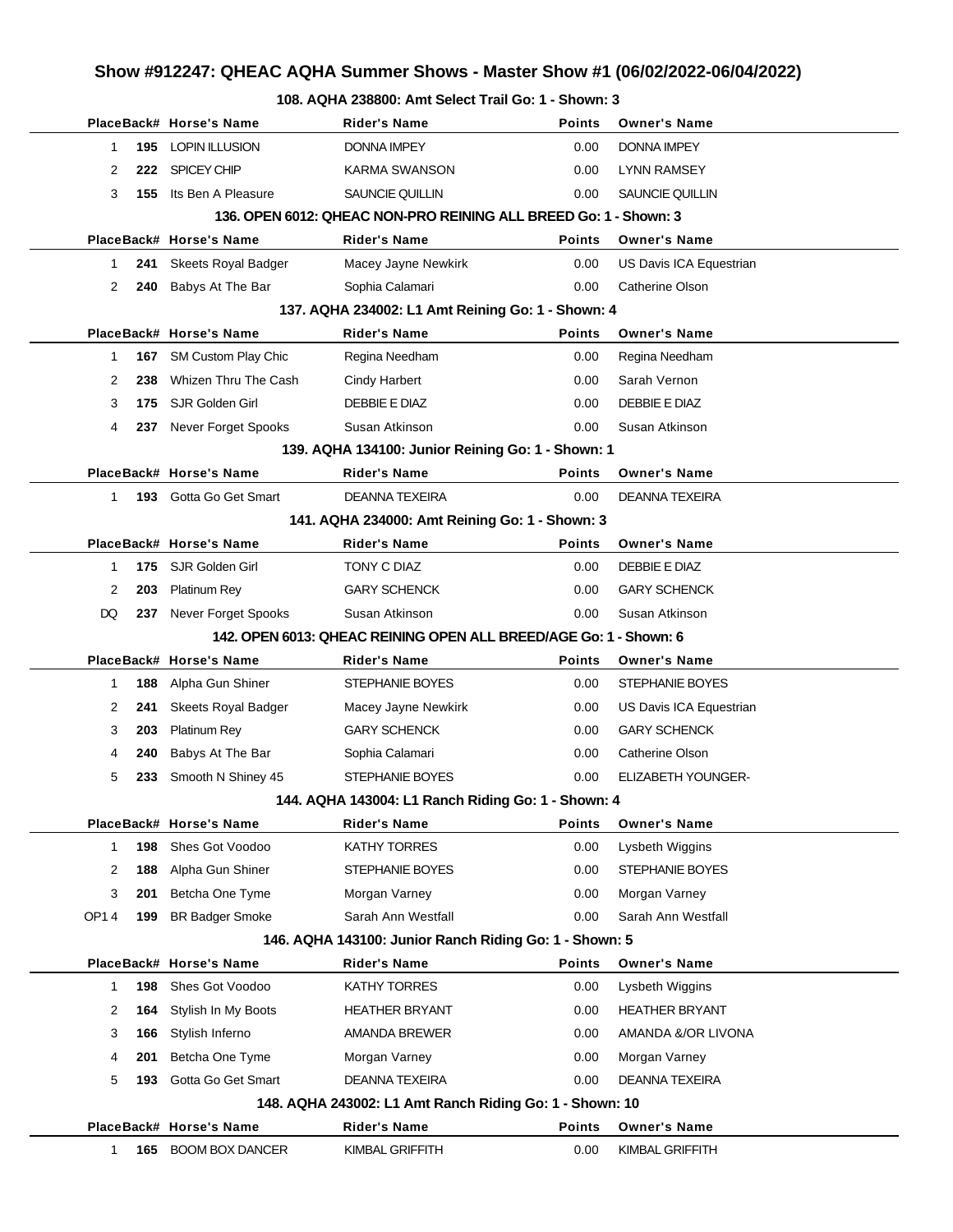# **Show #912247: QHEAC AQHA Summer Shows - Master Show #1 (06/02/2022-06/04/2022)**

| 2                                                      | 238        | Whizen Thru The Cash                       | Cindy Harbert                                                  | 0.00          | Sarah Vernon               |  |  |
|--------------------------------------------------------|------------|--------------------------------------------|----------------------------------------------------------------|---------------|----------------------------|--|--|
| 3                                                      | 167        | SM Custom Play Chic                        | Regina Needham                                                 | 0.00          | Regina Needham             |  |  |
| 4                                                      | 228        | EFR Command A Hobby                        | Penny Janae Alexander                                          | 0.00          | KATY SOLARI EDENS          |  |  |
| 5                                                      |            | 171 Toblerony Pony                         | Ida Higgins                                                    | 0.00          | Debbie Walker              |  |  |
| 6                                                      | 169        | SIMPLY A BABE                              | Allyson R Walker                                               | 0.00          | Allyson R Walker           |  |  |
| 7                                                      |            | 162 Louis Bonner                           | Meghan Carr                                                    | 0.00          | Meghan Carr                |  |  |
| 8                                                      | 170        | Sista From Anotha Mr                       | Stephen R Walker                                               | 0.00          | Stephen R Walker           |  |  |
| OP19                                                   | 176        | Jacs Peacemaker                            | Rebecca Colla                                                  | 0.00          | Rebecca Colla              |  |  |
| OP1 10                                                 | 168        | Wild Haired Weezle                         | Debbie King                                                    | 0.00          | Debbie King                |  |  |
|                                                        |            |                                            | 149. AQHA 243800: Amt Select Ranch Riding Go: 1 - Shown: 6     |               |                            |  |  |
|                                                        |            | PlaceBack# Horse's Name                    | <b>Rider's Name</b>                                            | <b>Points</b> | <b>Owner's Name</b>        |  |  |
| 1                                                      |            | 177 WHOZ A WHIZ                            | <b>KELLY J HAMBLIN</b>                                         | 0.00          | <b>KELLY J HAMBLIN</b>     |  |  |
| 2                                                      | 184        | Sanjo Lights                               | <b>JENNIFER HARDEN</b>                                         | 0.00          | <b>JENNIFER HARDEN</b>     |  |  |
| 3                                                      |            | 165 BOOM BOX DANCER                        | KIMBAL GRIFFITH                                                | 0.00          | KIMBAL GRIFFITH            |  |  |
| 4                                                      | 163        | Jerry It                                   | <b>COLLEEN MORRIS</b>                                          | 0.00          | <b>COLLEEN MORRIS</b>      |  |  |
| 5                                                      | 176        | Jacs Peacemaker                            | Rebecca Colla                                                  | 0.00          | Rebecca Colla              |  |  |
| 6                                                      |            | 215 Pale Spin                              | <b>BARBIE FOWLER</b>                                           | 0.00          | <b>BARBIE FOWLER</b>       |  |  |
|                                                        |            |                                            | 150. AQHA 243000: Amt Ranch Riding Go: 1 - Shown: 3            |               |                            |  |  |
|                                                        |            | PlaceBack# Horse's Name                    | <b>Rider's Name</b>                                            | Points        | <b>Owner's Name</b>        |  |  |
| 1                                                      |            | 228 EFR Command A Hobby                    | Penny Janae Alexander                                          | 0.00          | KATY SOLARI EDENS          |  |  |
| 2                                                      | 166        | Stylish Inferno                            | AMANDA BREWER                                                  | 0.00          | AMANDA &/OR LIVONA         |  |  |
| 3                                                      |            | 182 Ole Pal Hal                            | Kimberley H Donlon                                             | 0.00          | Kimberley H Donlon         |  |  |
| 151. AQHA 143200: Senior Ranch Riding Go: 1 - Shown: 9 |            |                                            |                                                                |               |                            |  |  |
|                                                        |            |                                            |                                                                |               |                            |  |  |
|                                                        |            | PlaceBack# Horse's Name                    | Rider's Name                                                   | Points        | <b>Owner's Name</b>        |  |  |
| 1                                                      |            | 177 WHOZ A WHIZ                            | <b>KELLY J HAMBLIN</b>                                         | 0.00          | <b>KELLY J HAMBLIN</b>     |  |  |
| 2                                                      | 239        | SPARKINS COOL EXPRES                       | SADIE SMITH                                                    | 0.00          | <b>CODY SMITH</b>          |  |  |
| 3                                                      | 156        | <b>DILLON STARLIGHT</b>                    | RACHEL FINGERLE                                                | 0.00          | RACHEL FINGERLE            |  |  |
| 4                                                      | 206        | <b>GENUINELY CODE RED</b>                  | Kensley Elizabeth Hennessy                                     | 0.00          | BARBARA LINDEMANN          |  |  |
| 5                                                      | 160        | Cee My Foolish Tangy                       | <b>SARAH CLIFFORD</b>                                          | 0.00          | NANCY W CARREL             |  |  |
| 6                                                      |            | <b>194</b> Smokin Jo Cash                  | <b>TERESA SEALANDER</b>                                        | 0.00          | <b>TERESA SEALANDER</b>    |  |  |
| 7                                                      |            | 188 Alpha Gun Shiner                       | STEPHANIE BOYES                                                | 0.00          | <b>STEPHANIE BOYES</b>     |  |  |
| 8                                                      | 199        | <b>BR Badger Smoke</b>                     | Sarah Ann Westfall                                             | 0.00          | Sarah Ann Westfall         |  |  |
| OP19                                                   |            | <b>207</b> Its Remedy Time                 | Kensley Elizabeth Hennessy                                     | 0.00          | BARBARA LINDEMANN          |  |  |
|                                                        |            |                                            | 156. AQHA 122000: Dally Team Roping - Heading Go: 1 - Shown: 5 |               |                            |  |  |
|                                                        |            | PlaceBack# Horse's Name                    | Rider's Name                                                   | Points        | <b>Owner's Name</b>        |  |  |
| 1                                                      |            | 214 PEPPY JAYS PANTS                       | Anthony Arroyo Picado                                          | 0.00          | ANNA LUCINDA BOWEN         |  |  |
| DQ                                                     |            | 208 YY Showstoppin Shine                   | Wes Chappell                                                   | 0.00          | Jane Rude                  |  |  |
| DQ                                                     |            | 216 HIRE PEPPY J FOR CASH                  | DALE TINGLE                                                    | 0.00          | DARLENE TINGLE             |  |  |
| DQ                                                     | 221        | MS MARILYN MONROAN                         | DARLENE TINGLE                                                 | 0.00          | SANDY BALLARD              |  |  |
| DQ                                                     |            | 213 TWITTER THIS KID                       | Anthony Arroyo Picado                                          | 0.00          | SANDY BALLARD              |  |  |
|                                                        |            |                                            | 157. AQHA 124000: Dally Team Roping - Heeling Go: 1 - Shown: 5 |               |                            |  |  |
|                                                        |            | PlaceBack# Horse's Name                    | Rider's Name                                                   | Points        | <b>Owner's Name</b>        |  |  |
| 1                                                      |            | 214 PEPPY JAYS PANTS                       | Anthony Arroyo Picado                                          | 0.00          | ANNA LUCINDA BOWEN         |  |  |
| 2                                                      |            | 216 HIRE PEPPY J FOR CASH                  | DALE TINGLE                                                    | 0.00          | DARLENE TINGLE             |  |  |
| 3<br>4                                                 | 208<br>221 | YY Showstoppin Shine<br>MS MARILYN MONROAN | Wes Chappell<br>DARLENE TINGLE                                 | 0.00<br>0.00  | Jane Rude<br>SANDY BALLARD |  |  |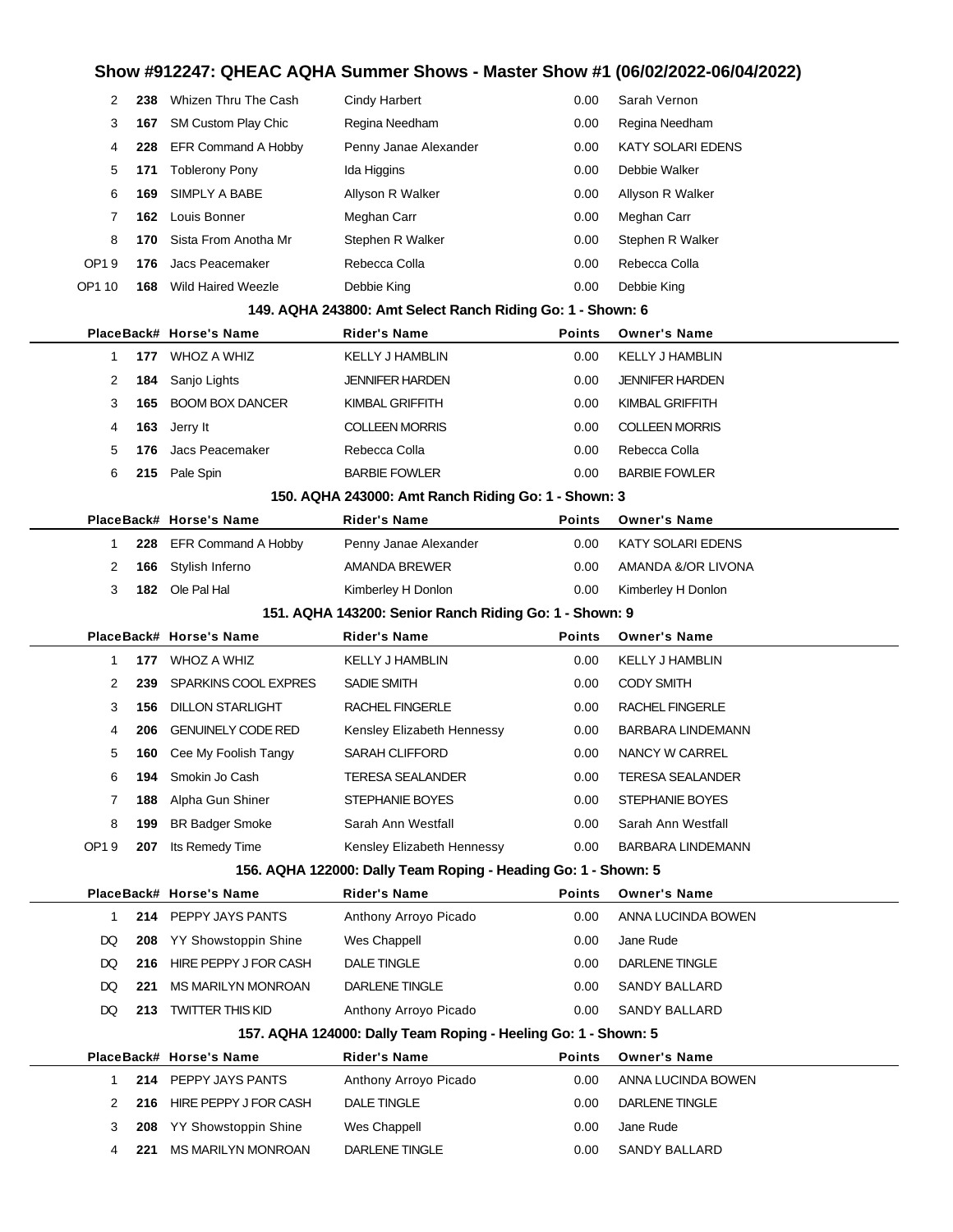| 159. OPEN 9017: Open All Breed Yrling LL Futurity Go: 1 - Shown: 2<br>PlaceBack# Horse's Name<br><b>Rider's Name</b><br><b>Points</b><br><b>Owner's Name</b><br>229<br>Pitch Me And Pray<br>Samantha Christy<br>0.00<br>SAUNCIE QUILLIN<br>0<br>242 Guilty Pleaures<br><b>SHARON SCHLAGEL</b><br>SAUNCIE QUILLIN<br>0.00<br>0<br>160. AQHA 114000: Cutting Go: 1 - Shown: 3<br>PlaceBack# Horse's Name<br><b>Rider's Name</b><br><b>Points</b><br><b>Owner's Name</b><br><b>Bills Smart Starlite</b><br>217<br>Jessie Dancer<br>0.00<br>Raymond C Mr And/Or Mrs<br>1<br><b>Rebel Beez</b><br>Jaton L Lord<br>Jaton Lord Horses, Inc.<br>185<br>0.00<br>2<br>186 Magical Fox<br>Jaton L Lord<br>Diane E Athey<br>3<br>0.00<br>9000. AQHA 101000: Grand Champion Stallions Go: 1 - Shown: 3<br>PlaceBack# Horse's Name<br><b>Rider's Name</b><br><b>Owner's Name</b><br><b>Points</b><br>220 Victorious Touchdown<br>ALEJANDRO RAMOS<br>0.00<br>TOM AND/OR CHERI GAYTON<br>1<br>9001. AQHA 101100: Reserve Champion Stallions Go: 1 - Shown: 3<br>PlaceBack# Horse's Name<br><b>Rider's Name</b><br><b>Points</b><br><b>Owner's Name</b> |
|----------------------------------------------------------------------------------------------------------------------------------------------------------------------------------------------------------------------------------------------------------------------------------------------------------------------------------------------------------------------------------------------------------------------------------------------------------------------------------------------------------------------------------------------------------------------------------------------------------------------------------------------------------------------------------------------------------------------------------------------------------------------------------------------------------------------------------------------------------------------------------------------------------------------------------------------------------------------------------------------------------------------------------------------------------------------------------------------------------------------------------------|
|                                                                                                                                                                                                                                                                                                                                                                                                                                                                                                                                                                                                                                                                                                                                                                                                                                                                                                                                                                                                                                                                                                                                        |
|                                                                                                                                                                                                                                                                                                                                                                                                                                                                                                                                                                                                                                                                                                                                                                                                                                                                                                                                                                                                                                                                                                                                        |
|                                                                                                                                                                                                                                                                                                                                                                                                                                                                                                                                                                                                                                                                                                                                                                                                                                                                                                                                                                                                                                                                                                                                        |
|                                                                                                                                                                                                                                                                                                                                                                                                                                                                                                                                                                                                                                                                                                                                                                                                                                                                                                                                                                                                                                                                                                                                        |
|                                                                                                                                                                                                                                                                                                                                                                                                                                                                                                                                                                                                                                                                                                                                                                                                                                                                                                                                                                                                                                                                                                                                        |
|                                                                                                                                                                                                                                                                                                                                                                                                                                                                                                                                                                                                                                                                                                                                                                                                                                                                                                                                                                                                                                                                                                                                        |
|                                                                                                                                                                                                                                                                                                                                                                                                                                                                                                                                                                                                                                                                                                                                                                                                                                                                                                                                                                                                                                                                                                                                        |
|                                                                                                                                                                                                                                                                                                                                                                                                                                                                                                                                                                                                                                                                                                                                                                                                                                                                                                                                                                                                                                                                                                                                        |
|                                                                                                                                                                                                                                                                                                                                                                                                                                                                                                                                                                                                                                                                                                                                                                                                                                                                                                                                                                                                                                                                                                                                        |
|                                                                                                                                                                                                                                                                                                                                                                                                                                                                                                                                                                                                                                                                                                                                                                                                                                                                                                                                                                                                                                                                                                                                        |
|                                                                                                                                                                                                                                                                                                                                                                                                                                                                                                                                                                                                                                                                                                                                                                                                                                                                                                                                                                                                                                                                                                                                        |
|                                                                                                                                                                                                                                                                                                                                                                                                                                                                                                                                                                                                                                                                                                                                                                                                                                                                                                                                                                                                                                                                                                                                        |
|                                                                                                                                                                                                                                                                                                                                                                                                                                                                                                                                                                                                                                                                                                                                                                                                                                                                                                                                                                                                                                                                                                                                        |
|                                                                                                                                                                                                                                                                                                                                                                                                                                                                                                                                                                                                                                                                                                                                                                                                                                                                                                                                                                                                                                                                                                                                        |
| 232 Virtuosos<br>ALEJANDRO RAMOS<br>0.00<br>TOM AND/OR CHERI GAYTON<br>$\mathbf 1$                                                                                                                                                                                                                                                                                                                                                                                                                                                                                                                                                                                                                                                                                                                                                                                                                                                                                                                                                                                                                                                     |
| 9002. AQHA 201000: Amt Grand Champion Stallion Go: 1 - Shown: 3                                                                                                                                                                                                                                                                                                                                                                                                                                                                                                                                                                                                                                                                                                                                                                                                                                                                                                                                                                                                                                                                        |
| PlaceBack# Horse's Name<br><b>Rider's Name</b><br><b>Points</b><br><b>Owner's Name</b>                                                                                                                                                                                                                                                                                                                                                                                                                                                                                                                                                                                                                                                                                                                                                                                                                                                                                                                                                                                                                                                 |
| <b>CHERI GAYTON</b><br>0.00<br>TOM AND/OR CHERI GAYTON<br>$\mathbf 1$<br>220 Victorious Touchdown                                                                                                                                                                                                                                                                                                                                                                                                                                                                                                                                                                                                                                                                                                                                                                                                                                                                                                                                                                                                                                      |
| 9003. AQHA 201100: Amt Reserve Champion Stallion Go: 1 - Shown: 3                                                                                                                                                                                                                                                                                                                                                                                                                                                                                                                                                                                                                                                                                                                                                                                                                                                                                                                                                                                                                                                                      |
| PlaceBack# Horse's Name<br><b>Rider's Name</b><br><b>Points</b><br><b>Owner's Name</b>                                                                                                                                                                                                                                                                                                                                                                                                                                                                                                                                                                                                                                                                                                                                                                                                                                                                                                                                                                                                                                                 |
| <b>CHERI GAYTON</b><br>0.00<br>TOM AND/OR CHERI GAYTON<br>$\mathbf 1$<br>232 Virtuosos                                                                                                                                                                                                                                                                                                                                                                                                                                                                                                                                                                                                                                                                                                                                                                                                                                                                                                                                                                                                                                                 |
| 9004. AQHA 101400: Grand Champion Geldings Go: 1 - Shown: 2                                                                                                                                                                                                                                                                                                                                                                                                                                                                                                                                                                                                                                                                                                                                                                                                                                                                                                                                                                                                                                                                            |
| PlaceBack# Horse's Name<br><b>Rider's Name</b><br><b>Owner's Name</b><br><b>Points</b>                                                                                                                                                                                                                                                                                                                                                                                                                                                                                                                                                                                                                                                                                                                                                                                                                                                                                                                                                                                                                                                 |
| 192 You Bet Hes Smart<br><b>DALE TINGLE</b><br>SANDY BALLARD<br>$\mathbf 1$<br>0.00                                                                                                                                                                                                                                                                                                                                                                                                                                                                                                                                                                                                                                                                                                                                                                                                                                                                                                                                                                                                                                                    |
| 9005. AQHA 101500: Reserve Champion Gelding Go: 1 - Shown: 2                                                                                                                                                                                                                                                                                                                                                                                                                                                                                                                                                                                                                                                                                                                                                                                                                                                                                                                                                                                                                                                                           |
| <b>Rider's Name</b><br><b>Points</b><br>PlaceBack# Horse's Name<br><b>Owner's Name</b>                                                                                                                                                                                                                                                                                                                                                                                                                                                                                                                                                                                                                                                                                                                                                                                                                                                                                                                                                                                                                                                 |
|                                                                                                                                                                                                                                                                                                                                                                                                                                                                                                                                                                                                                                                                                                                                                                                                                                                                                                                                                                                                                                                                                                                                        |
| <b>IMA COOL CAT</b><br>ALEJANDRO RAMOS<br>0.00<br><b>GARY &amp; PATRICIA ARLUCK</b><br>$\mathbf{1}$<br>223                                                                                                                                                                                                                                                                                                                                                                                                                                                                                                                                                                                                                                                                                                                                                                                                                                                                                                                                                                                                                             |
| 9010. AQHA 101200: Grand Champion Mares Go: 1 - Shown: 3                                                                                                                                                                                                                                                                                                                                                                                                                                                                                                                                                                                                                                                                                                                                                                                                                                                                                                                                                                                                                                                                               |
| PlaceBack# Horse's Name<br><b>Rider's Name</b><br><b>Owner's Name</b><br>Points                                                                                                                                                                                                                                                                                                                                                                                                                                                                                                                                                                                                                                                                                                                                                                                                                                                                                                                                                                                                                                                        |
| 191 HR TEXAS ANGEL<br>SANDY BALLARD<br>SANDY BALLARD<br>1<br>0.00                                                                                                                                                                                                                                                                                                                                                                                                                                                                                                                                                                                                                                                                                                                                                                                                                                                                                                                                                                                                                                                                      |
| 9011. AQHA 101300: Reserve Champion Mare Go: 1 - Shown: 3                                                                                                                                                                                                                                                                                                                                                                                                                                                                                                                                                                                                                                                                                                                                                                                                                                                                                                                                                                                                                                                                              |
| <b>Rider's Name</b><br><b>Points</b><br><b>Owner's Name</b><br>PlaceBack# Horse's Name                                                                                                                                                                                                                                                                                                                                                                                                                                                                                                                                                                                                                                                                                                                                                                                                                                                                                                                                                                                                                                                 |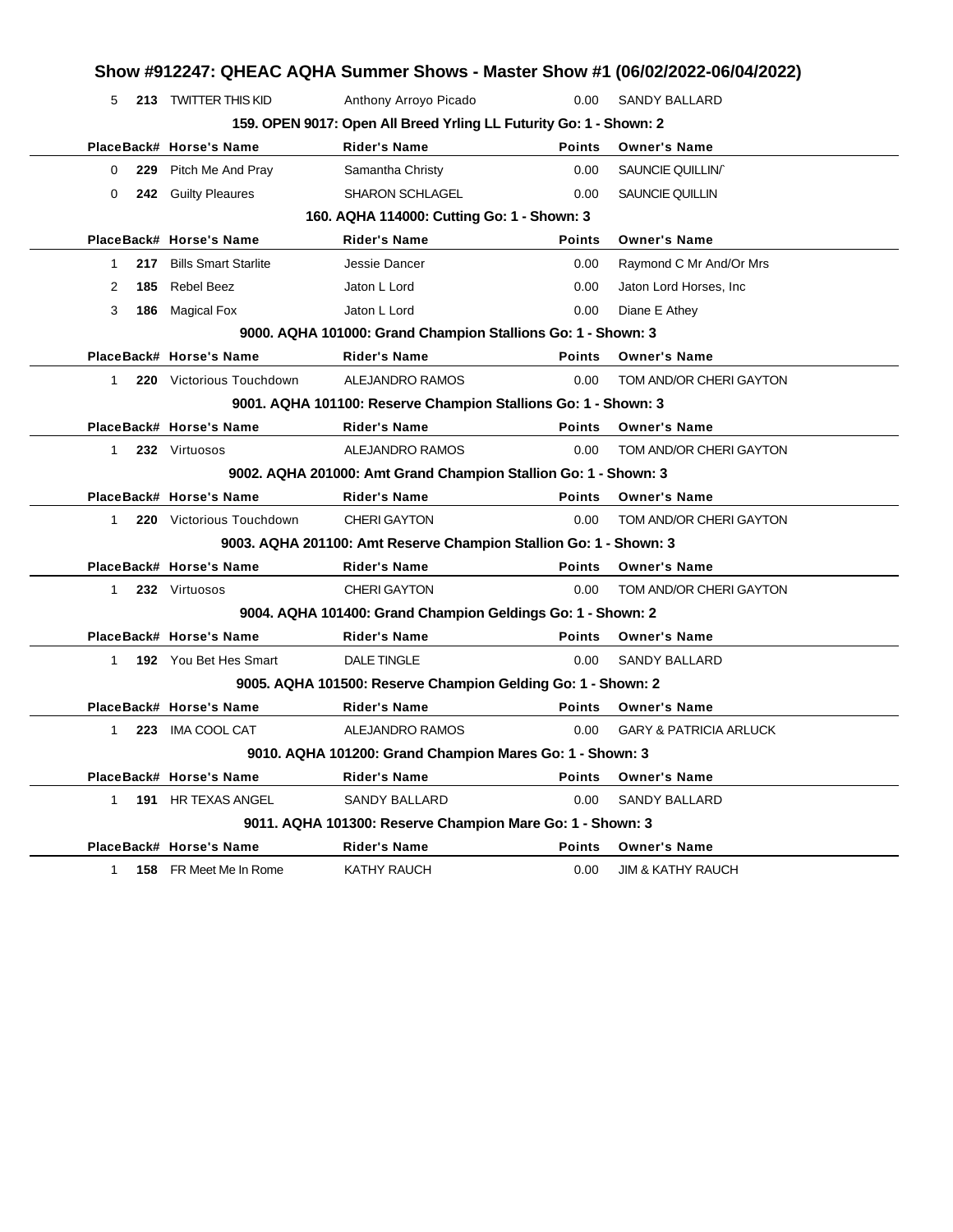## **Show #912248: QHEAC AQHA Summer Shows - Master Show #1 (06/02/2022-06/04/2022)**

#### **3. AQHA 214002: L1 Amt Cutting Go: 1 - Shown: 1**

|              |     | PlaceBack# Horse's Name | Rider's Name                                                      | <b>Points</b> | <b>Owner's Name</b>       |  |
|--------------|-----|-------------------------|-------------------------------------------------------------------|---------------|---------------------------|--|
| 1.           |     | 164 Stylish In My Boots | <b>HEATHER BRYANT</b>                                             | 0.00          | <b>HEATHER BRYANT</b>     |  |
|              |     |                         | 4. AQHA 414000: Youth Cutting Go: 1 - Shown: 1                    |               |                           |  |
|              |     | PlaceBack# Horse's Name | <b>Rider's Name</b>                                               | <b>Points</b> | <b>Owner's Name</b>       |  |
| $\mathbf{1}$ |     | 234 Reyly Stylish       | Milly Kane                                                        | 0.00          | <b>Martin Kane</b>        |  |
|              |     |                         | 5. AQHA 214800: Amt Select Cutting Go: 1 - Shown: 3               |               |                           |  |
|              |     | PlaceBack# Horse's Name | <b>Rider's Name</b>                                               | <b>Points</b> | <b>Owner's Name</b>       |  |
| 1            | 211 | Fancy Royal Dual        | Barbara Poundstone                                                | 0.00          | Barbara Poundstone        |  |
| 2            | 233 | Smooth N Shiney 45      | ELIZABETH YOUNGER-                                                | 0.00          | <b>ELIZABETH YOUNGER-</b> |  |
| 3            | 178 | No Time For Royalty     | <b>KELLY J HAMBLIN</b>                                            | 0.00          | <b>KELLY J HAMBLIN</b>    |  |
|              |     |                         | 6. AQHA 214000: Amt Cutting Go: 1 - Shown: 2                      |               |                           |  |
|              |     | PlaceBack# Horse's Name | <b>Rider's Name</b>                                               | <b>Points</b> | <b>Owner's Name</b>       |  |
| 1            |     | 226 Gotta Be Pretty     | DANA AZEVEDO                                                      | 0.00          | DANA AZEVEDO              |  |
| 2            | 183 | Redi To Rock            | <b>Candice Terry</b>                                              | 0.00          | Anthony & Candice Terry   |  |
|              |     |                         | 10. AQHA 217000: Amt Working Cow Horse Boxing Go: 1 - Shown: 4    |               |                           |  |
|              |     | PlaceBack# Horse's Name | <b>Rider's Name</b>                                               | <b>Points</b> | <b>Owner's Name</b>       |  |
| 1            |     | 177 WHOZ A WHIZ         | <b>KELLY J HAMBLIN</b>                                            | 0.00          | <b>KELLY J HAMBLIN</b>    |  |
| 2            | 233 | Smooth N Shiney 45      | <b>ELIZABETH YOUNGER-</b>                                         | 0.00          | <b>ELIZABETH YOUNGER-</b> |  |
| 3            | 169 | SIMPLY A BABE           | Allyson R Walker                                                  | 0.00          | Allyson R Walker          |  |
| 4            |     | 164 Stylish In My Boots | <b>HEATHER BRYANT</b>                                             | 0.00          | <b>HEATHER BRYANT</b>     |  |
|              |     |                         | 15. AQHA 216000: Amt Working Cow Horse Go: 1 - Shown: 2           |               |                           |  |
|              |     | PlaceBack# Horse's Name | <b>Rider's Name</b>                                               | <b>Points</b> | <b>Owner's Name</b>       |  |
| 1            | 184 | Sanjo Lights            | <b>JENNIFER HARDEN</b>                                            | 0.00          | <b>JENNIFER HARDEN</b>    |  |
| 2            | 203 | <b>Platinum Rey</b>     | <b>GARY SCHENCK</b>                                               | 0.00          | <b>GARY SCHENCK</b>       |  |
|              |     |                         | 17. OPEN 800: SCHOOLING WP Go: 1 - Shown: 2                       |               |                           |  |
|              |     | PlaceBack# Horse's Name | <b>Rider's Name</b>                                               | <b>Points</b> | <b>Owner's Name</b>       |  |
| 0            | 155 | Its Ben A Pleasure      | SAUNCIE QUILLIN                                                   | 0.00          | SAUNCIE QUILLIN           |  |
| 0            | 218 | Ima Secret Sensation    | Samantha Christy                                                  | 0.00          | <b>SHARON SCHLAGEL</b>    |  |
|              |     |                         | 18. OPEN 820: QHEAC Open All Breed WP Walk/Jog Go: 1 - Shown: 3   |               |                           |  |
|              |     | PlaceBack# Horse's Name | Rider's Name                                                      | Points        | <b>Owner's Name</b>       |  |
| 1            | 236 | Born Hot N Southern     | Cheri M Gamette                                                   | 0.00          | Cheri M Gamette           |  |
| 2            | 218 | Ima Secret Sensation    | Samantha Christy                                                  | 0.00          | <b>SHARON SCHLAGEL</b>    |  |
| 3            | 155 | Its Ben A Pleasure      | SAUNCIE QUILLIN                                                   | 0.00          | SAUNCIE QUILLIN           |  |
|              |     |                         | 21. OPEN 822: QHEAC All Breed NONPRO WP Walk/Jog Go: 1 - Shown: 1 |               |                           |  |
|              |     | PlaceBack# Horse's Name | <b>Rider's Name</b>                                               | <b>Points</b> | <b>Owner's Name</b>       |  |
| 1            | 218 | Ima Secret Sensation    | Samantha Christy                                                  | 0.00          | SHARON SCHLAGEL           |  |
|              |     |                         | 26. AQHA 242002: L1 Amt Western Pleasure Go: 1 - Shown: 5         |               |                           |  |
|              |     | PlaceBack# Horse's Name | Rider's Name                                                      | <b>Points</b> | <b>Owner's Name</b>       |  |
| 1            | 235 | Pdf Righteous In Red    | Sue K Love                                                        | 0.00          | Sue Love                  |  |
| 2            | 155 | Its Ben A Pleasure      | SAUNCIE QUILLIN                                                   | 0.00          | SAUNCIE QUILLIN           |  |
| 3            | 195 | <b>LOPIN ILLUSION</b>   | <b>DONNA IMPEY</b>                                                | 0.00          | <b>DONNA IMPEY</b>        |  |
| 4            | 236 | Born Hot N Southern     | Cheri M Gamette                                                   | 0.00          | Cheri M Gamette           |  |
| 5            | 218 | Ima Secret Sensation    | Samantha Christy                                                  | 0.00          | <b>SHARON SCHLAGEL</b>    |  |
|              |     |                         | 29. AQHA 242800: Amt Select Western Pleasure Go: 1 - Shown: 3     |               |                           |  |
|              |     | PlaceBack# Horse's Name | Rider's Name                                                      | <b>Points</b> | <b>Owner's Name</b>       |  |
|              |     |                         |                                                                   |               |                           |  |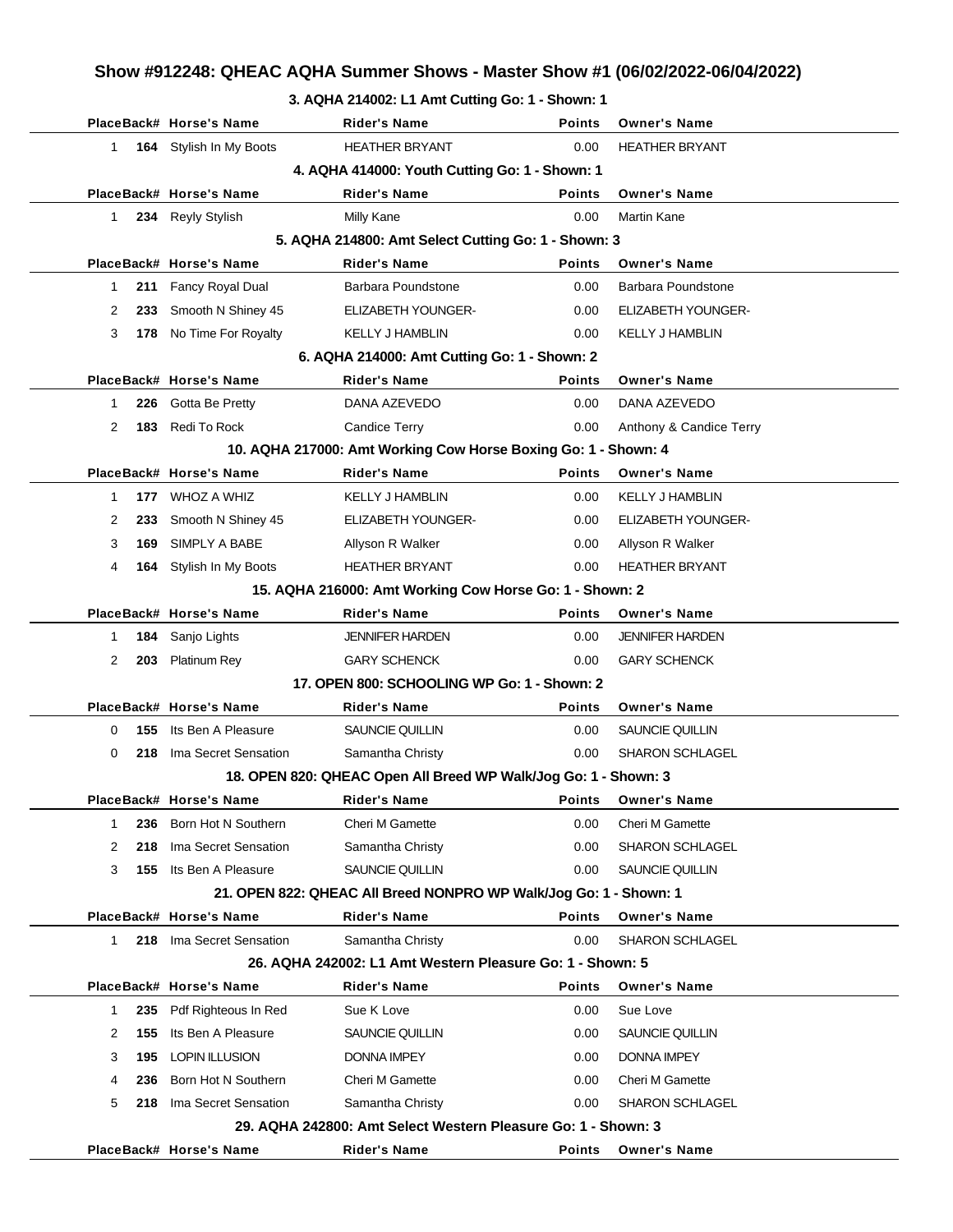|              |     |                               |                                                                    |               | Show #912248: QHEAC AQHA Summer Shows - Master Show #1 (06/02/2022-06/04/2022) |
|--------------|-----|-------------------------------|--------------------------------------------------------------------|---------------|--------------------------------------------------------------------------------|
| 1            | 155 | Its Ben A Pleasure            | SAUNCIE QUILLIN                                                    | 0.00          | <b>SAUNCIE QUILLIN</b>                                                         |
| 2            | 235 | Pdf Righteous In Red          | Sue K Love                                                         | 0.00          | Sue Love                                                                       |
| DQ           | 218 | Ima Secret Sensation          | <b>SHARON SCHLAGEL</b>                                             | 0.00          | <b>SHARON SCHLAGEL</b>                                                         |
|              |     |                               | 32. OPEN 824: QHEAC All Breed NONPRO HMS Walk/Jog Go: 1 - Shown: 2 |               |                                                                                |
|              |     | PlaceBack# Horse's Name       | <b>Rider's Name</b>                                                | <b>Points</b> | <b>Owner's Name</b>                                                            |
| $\mathbf{1}$ | 236 | Born Hot N Southern           | <b>Cheri M Gamette</b>                                             | 0.00          | Cheri M Gamette                                                                |
| 2            | 218 | Ima Secret Sensation          | Samantha Christy                                                   | 0.00          | <b>SHARON SCHLAGEL</b>                                                         |
|              |     |                               | 36. AQHA 240002: L1 Amt Western Horsemanship Go: 1 - Shown: 4      |               |                                                                                |
|              |     | PlaceBack# Horse's Name       | <b>Rider's Name</b>                                                | <b>Points</b> | <b>Owner's Name</b>                                                            |
| 1            | 202 | Invited Bythe Cowboy          | <b>CRAIG ROPER</b>                                                 | 0.00          | Roper: Craig Or Keith Shields                                                  |
| 2            | 155 | Its Ben A Pleasure            | SAUNCIE QUILLIN                                                    | 0.00          | SAUNCIE QUILLIN                                                                |
| 3            | 218 | Ima Secret Sensation          | <b>SHARON SCHLAGEL</b>                                             | 0.00          | <b>SHARON SCHLAGEL</b>                                                         |
| 4            | 195 | LOPIN ILLUSION                | <b>DONNA IMPEY</b>                                                 | 0.00          | <b>DONNA IMPEY</b>                                                             |
|              |     |                               | 38. AQHA 240800: Amt Select Western Horsemanship Go: 1 - Shown: 2  |               |                                                                                |
|              |     | PlaceBack# Horse's Name       | <b>Rider's Name</b>                                                | <b>Points</b> | <b>Owner's Name</b>                                                            |
| $\mathbf 1$  | 155 | Its Ben A Pleasure            | SAUNCIE QUILLIN                                                    | 0.00          | SAUNCIE QUILLIN                                                                |
| DQ           | 218 | Ima Secret Sensation          | <b>SHARON SCHLAGEL</b>                                             | 0.00          | <b>SHARON SCHLAGEL</b>                                                         |
|              |     |                               | 42. AQHA 236002: L1 Amt Western Riding Go: 1 - Shown: 2            |               |                                                                                |
|              |     | PlaceBack# Horse's Name       | <b>Rider's Name</b>                                                | <b>Points</b> | <b>Owner's Name</b>                                                            |
| 0            | 171 | <b>Toblerony Pony</b>         | Ida Higgins                                                        | 0.00          | Debbie Walker                                                                  |
| 0            | 238 | Whizen Thru The Cash          | Cindy Harbert                                                      | 0.00          | Sarah Vernon                                                                   |
|              |     |                               | 48. AQHA 110909: Ranch Trail Go: 1 - Shown: 7                      |               |                                                                                |
|              |     | PlaceBack# Horse's Name       | <b>Rider's Name</b>                                                | <b>Points</b> | <b>Owner's Name</b>                                                            |
| $\mathbf{1}$ | 156 | <b>DILLON STARLIGHT</b>       | RACHEL FINGERLE                                                    | 0.00          | <b>RACHEL FINGERLE</b>                                                         |
| 2            | 160 | Cee My Foolish Tangy          | <b>SARAH CLIFFORD</b>                                              | 0.00          | NANCY W CARREL                                                                 |
| 3            | 199 | <b>BR Badger Smoke</b>        | <b>KATHY TORRES</b>                                                | 0.00          | Sarah Ann Westfall                                                             |
| 4            | 197 | Jewels Smart Remedy           | <b>SARAH CLIFFORD</b>                                              | 0.00          | JACK AND BEV SPARROWK                                                          |
| 5            | 198 | Shes Got Voodoo               | <b>KATHY TORRES</b>                                                | 0.00          | Lysbeth Wiggins                                                                |
| 6            |     | <b>168</b> Wild Haired Weezle | Debbie King                                                        | 0.00          | Debbie King                                                                    |
| 7            | 201 | Betcha One Tyme               | <b>KATHY TORRES</b>                                                | 0.00          | Morgan Varney                                                                  |
|              |     |                               | 49. AQHA 210909: Amt Ranch Trail Go: 1 - Shown: 9                  |               |                                                                                |
|              |     | PlaceBack# Horse's Name       | <b>Rider's Name</b>                                                | <b>Points</b> | <b>Owner's Name</b>                                                            |
| 1            | 184 | Sanjo Lights                  | <b>JENNIFER HARDEN</b>                                             | 0.00          | <b>JENNIFER HARDEN</b>                                                         |
| 2            | 209 | Hillreycious                  | <b>Kelly Saunders</b>                                              | 0.00          | Frank & Kelly Saunders                                                         |
| 3            | 177 | <b>WHOZ A WHIZ</b>            | <b>KELLY J HAMBLIN</b>                                             | 0.00          | <b>KELLY J HAMBLIN</b>                                                         |
| 4            | 164 | Stylish In My Boots           | <b>HEATHER BRYANT</b>                                              | 0.00          | <b>HEATHER BRYANT</b>                                                          |
| 5            | 183 | Redi To Rock                  | Candice Terry                                                      | 0.00          | Anthony & Candice Terry                                                        |
| 6            | 182 | Ole Pal Hal                   | Kimberley H Donlon                                                 | 0.00          | Kimberley H Donlon                                                             |
| 7            | 215 | Pale Spin                     | <b>BARBIE FOWLER</b>                                               | 0.00          | <b>BARBIE FOWLER</b>                                                           |
| 8            | 199 | <b>BR Badger Smoke</b>        | Sarah Ann Westfall                                                 | 0.00          | Sarah Ann Westfall                                                             |
| DQ           | 202 | Invited Bythe Cowboy          | <b>CRAIG ROPER</b>                                                 | 0.00          | Roper: Craig Or Keith Shields                                                  |
|              |     |                               | 51. AQHA 103100: Yearling Stallions Go: 1 - Shown: 1               |               |                                                                                |
|              |     | PlaceBack# Horse's Name       | <b>Rider's Name</b>                                                | <b>Points</b> | <b>Owner's Name</b>                                                            |
|              |     | 232 Virtuosos                 | ALEJANDRO RAMOS                                                    | 0.00          | TOM AND/OR CHERI GAYTON                                                        |
| 1.           |     |                               |                                                                    |               |                                                                                |
|              |     |                               | 53. AQHA 103300: Three Yr Old Stallions Go: 1 - Shown: 1           |               |                                                                                |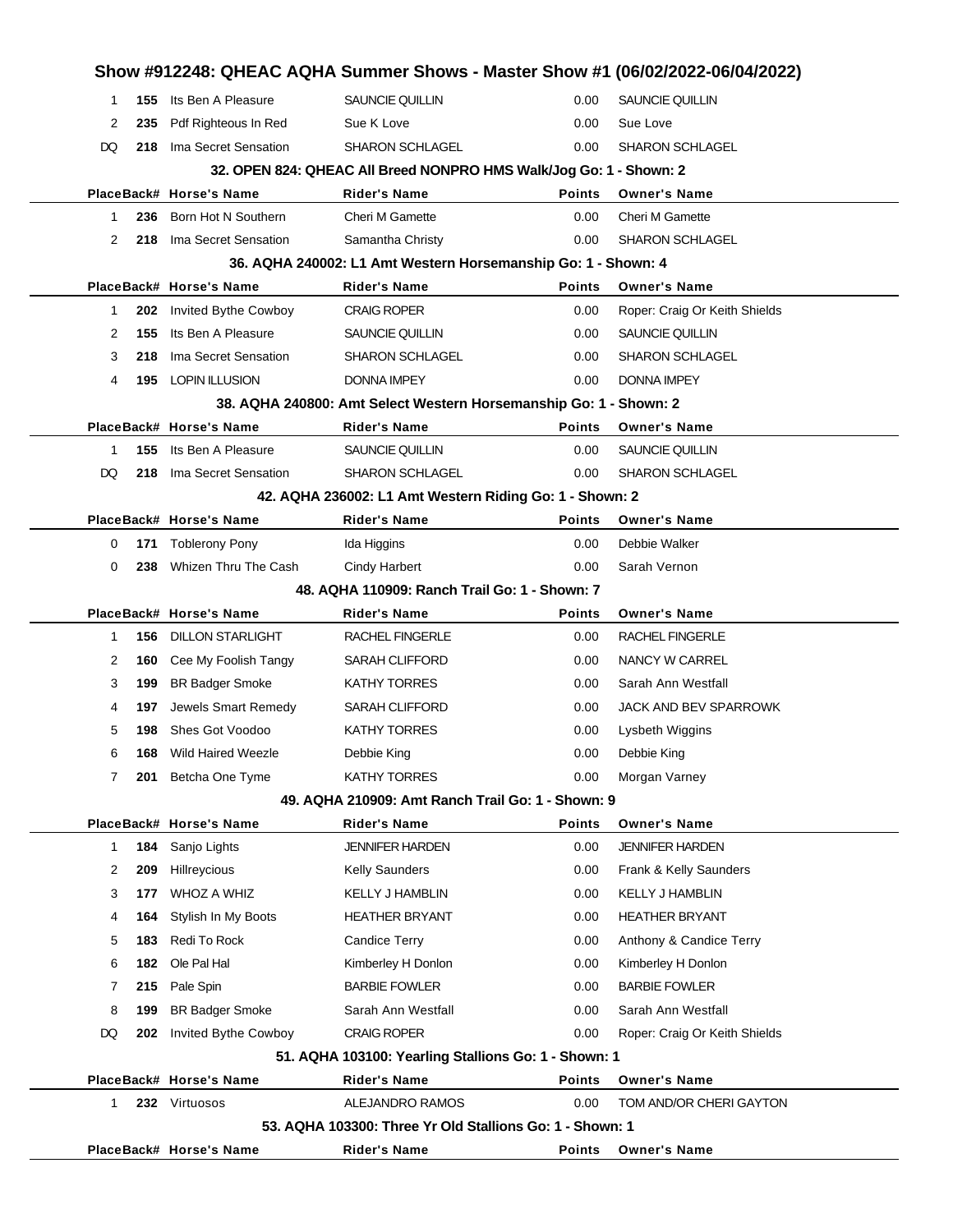|                         |                               |                                                                        |                   | Show #912248: QHEAC AQHA Summer Shows - Master Show #1 (06/02/2022-06/04/2022) |
|-------------------------|-------------------------------|------------------------------------------------------------------------|-------------------|--------------------------------------------------------------------------------|
| 1                       | 220 Victorious Touchdown      | <b>ALEJANDRO RAMOS</b>                                                 | 0.00              | TOM AND/OR CHERI GAYTON                                                        |
|                         |                               | 54. AQHA 103400: Aged Stallions Go: 1 - Shown: 1                       |                   |                                                                                |
|                         | PlaceBack# Horse's Name       | <b>Rider's Name</b>                                                    | <b>Points</b>     | <b>Owner's Name</b>                                                            |
| $\mathbf 1$             | 231 Kay Cees Jet Settin       | <b>ALEJANDRO RAMOS</b>                                                 | 0.00              | TOM AND/OR CHERI GAYTON                                                        |
|                         |                               | 56. AQHA 203100: Amt Yearling Stallions Go: 1 - Shown: 1               |                   |                                                                                |
|                         | PlaceBack# Horse's Name       | <b>Rider's Name</b>                                                    | <b>Points</b>     | <b>Owner's Name</b>                                                            |
| $\mathbf{1}$            | 232 Virtuosos                 | <b>CHERI GAYTON</b>                                                    | 0.00              | TOM AND/OR CHERI GAYTON                                                        |
|                         |                               | 58. AQHA 203300: Amt Three Yr Old Stallions Go: 1 - Shown: 1           |                   |                                                                                |
|                         | PlaceBack# Horse's Name       | <b>Rider's Name</b>                                                    | <b>Points</b>     | <b>Owner's Name</b>                                                            |
| 1                       | 220 Victorious Touchdown      | <b>CHERI GAYTON</b>                                                    | 0.00              | TOM AND/OR CHERI GAYTON                                                        |
|                         |                               | 59. AQHA 203400: Amt Aged Stallions Go: 1 - Shown: 1                   |                   |                                                                                |
|                         | PlaceBack# Horse's Name       | <b>Rider's Name</b>                                                    | <b>Points</b>     | <b>Owner's Name</b>                                                            |
| $\mathbf{1}$            | 231 Kay Cees Jet Settin       | <b>CHERI GAYTON</b>                                                    | 0.00              | TOM AND/OR CHERI GAYTON                                                        |
|                         |                               | 61. AQHA 107400: Yearling Geldings Go: 1 - Shown: 1                    |                   |                                                                                |
|                         | PlaceBack# Horse's Name       | <b>Rider's Name</b>                                                    | <b>Points</b>     | <b>Owner's Name</b>                                                            |
| $\mathbf 1$             | 223 IMA COOL CAT              | ALEJANDRO RAMOS                                                        | 0.00              | <b>GARY &amp; PATRICIA ARLUCK</b>                                              |
|                         |                               | 64. AQHA 107700: Aged Geldings Go: 1 - Shown: 1                        |                   |                                                                                |
|                         | PlaceBack# Horse's Name       | <b>Rider's Name</b>                                                    | <b>Points</b>     | <b>Owner's Name</b>                                                            |
| $\mathbf{1}$            | 192 You Bet Hes Smart         | <b>DALE TINGLE</b>                                                     | 0.00              | <b>SANDY BALLARD</b>                                                           |
|                         |                               | 65. AQHA 177000: Performance Halter Geldings Go: 1 - Shown: 1          |                   |                                                                                |
|                         | PlaceBack# Horse's Name       | <b>Rider's Name</b>                                                    | <b>Points</b>     | <b>Owner's Name</b>                                                            |
| 1                       | 213 TWITTER THIS KID          | <b>DALE TINGLE</b>                                                     | 0.00              | <b>SANDY BALLARD</b>                                                           |
|                         |                               | 76. AQHA 105400: Yearling Mares Go: 1 - Shown: 1                       |                   |                                                                                |
|                         | PlaceBack# Horse's Name       | <b>Rider's Name</b>                                                    | <b>Points</b>     | <b>Owner's Name</b>                                                            |
| 1                       | 212 BETTER WITH BUTTER        | <b>DALE TINGLE</b>                                                     | 0.00              | <b>SANDY BALLARD</b>                                                           |
|                         |                               | 77. AQHA 105500: Two Yr Old Mares Go: 1 - Shown: 1                     |                   |                                                                                |
|                         | PlaceBack# Horse's Name       | Rider's Name                                                           | <b>Points</b>     | <b>Owner's Name</b>                                                            |
| 1                       | 158 FR Meet Me In Rome        | <b>KATHY RAUCH</b>                                                     | 0.00              | <b>JIM &amp; KATHY RAUCH</b>                                                   |
|                         |                               | 79. AQHA 105700: Aged Mares Go: 1 - Shown: 1                           |                   |                                                                                |
|                         | PlaceBack# Horse's Name       | <b>Rider's Name</b>                                                    | Points            | <b>Owner's Name</b>                                                            |
| $\mathbf 1$             | 191 HR TEXAS ANGEL            | <b>DALE TINGLE</b>                                                     | 0.00              | <b>SANDY BALLARD</b>                                                           |
|                         |                               | 82. AQHA 205500: Amt Two Yr Old Mares Go: 1 - Shown: 1                 |                   |                                                                                |
|                         | PlaceBack# Horse's Name       | <b>Rider's Name</b>                                                    | Points            | <b>Owner's Name</b>                                                            |
| $\mathbf 1$             | 158 FR Meet Me In Rome        | <b>KATHY RAUCH</b>                                                     | 0.00              | <b>JIM &amp; KATHY RAUCH</b>                                                   |
|                         |                               | 100. OPEN 833: QHEAC All Breed NONPRO Trail Walk/Trot Go: 1 - Shown: 2 |                   |                                                                                |
|                         | PlaceBack# Horse's Name       | Rider's Name                                                           | Points            | <b>Owner's Name</b>                                                            |
| 155<br>1                | Its Ben A Pleasure            | <b>SHARON SCHLAGEL</b>                                                 | 0.00              | SAUNCIE QUILLIN                                                                |
| 2                       | 218 Ima Secret Sensation      | Samantha Christy                                                       | 0.00 <sub>1</sub> | <b>SHARON SCHLAGEL</b>                                                         |
|                         |                               | 101. AQHA 238102: L1 Amt Walk Trot Trail Go: 1 - Shown: 2              |                   |                                                                                |
|                         | PlaceBack# Horse's Name       | Rider's Name                                                           | Points            | <b>Owner's Name</b>                                                            |
| 181<br>$\mathbf{1}$     | <b>Big City Nites</b>         | <b>GRACE KOTSCH</b>                                                    | 0.00              | <b>GRACE KOTSCH</b>                                                            |
| 218<br>2                | Ima Secret Sensation          | <b>SHARON SCHLAGEL</b>                                                 | 0.00              | <b>SHARON SCHLAGEL</b>                                                         |
|                         |                               | 105. AQHA 238002: L1 Amt Trail Go: 1 - Shown: 2                        |                   |                                                                                |
|                         |                               | Rider's Name                                                           | <b>Points</b>     | <b>Owner's Name</b>                                                            |
| PlaceBack# Horse's Name |                               |                                                                        |                   |                                                                                |
| 1                       | 195 LOPIN ILLUSION            | <b>DONNA IMPEY</b>                                                     | 0.00              | <b>DONNA IMPEY</b>                                                             |
| 2                       | <b>155</b> Its Ben A Pleasure | SAUNCIE QUILLIN                                                        | 0.00              | SAUNCIE QUILLIN                                                                |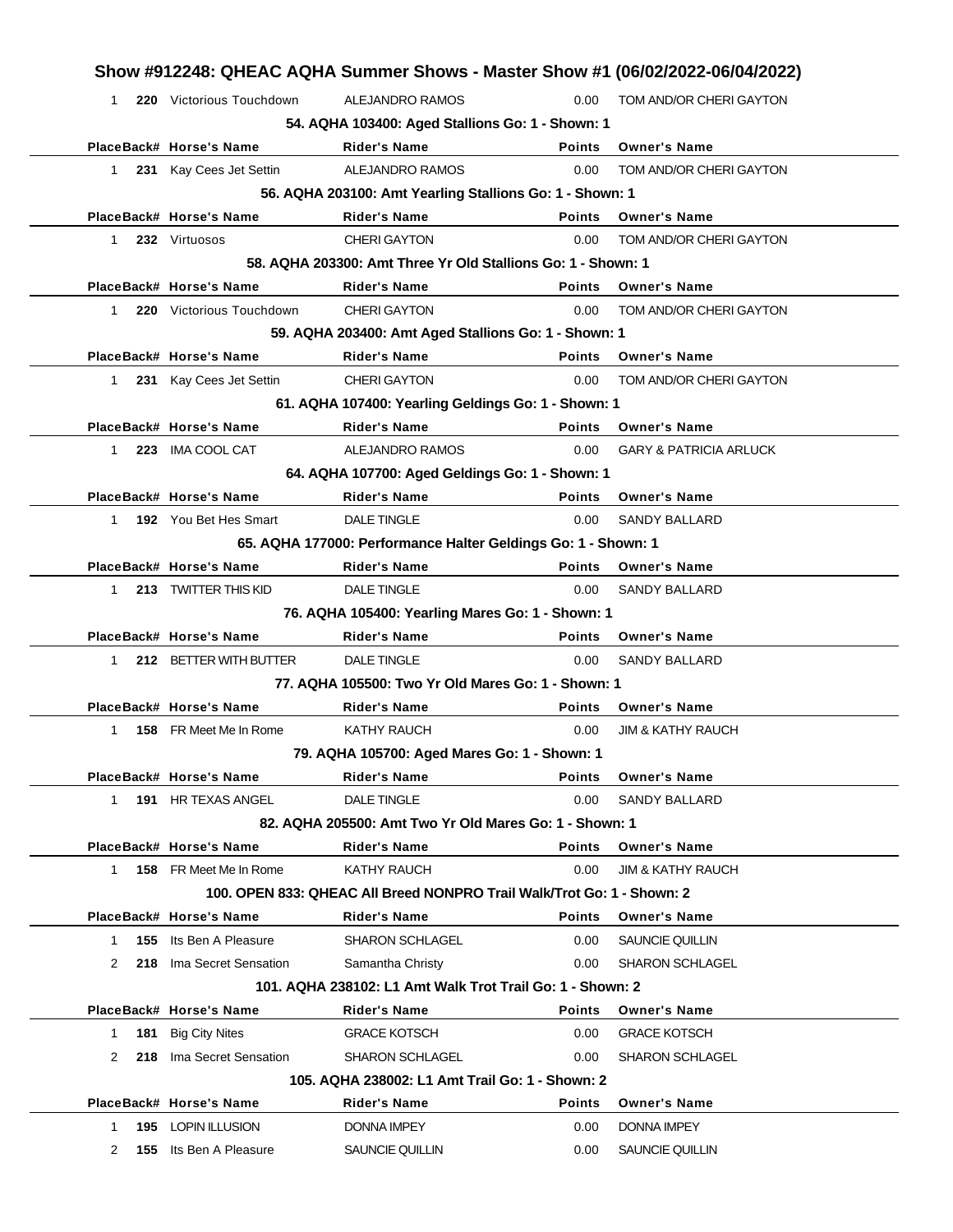# **Show #912248: QHEAC AQHA Summer Shows - Master Show #1 (06/02/2022-06/04/2022)**

#### **108. AQHA 238800: Amt Select Trail Go: 1 - Shown: 3**

|              |     |                            | 0. AWI IA 200000. AIIIL OCICCL ITAII OU. T-                       |               |                           |
|--------------|-----|----------------------------|-------------------------------------------------------------------|---------------|---------------------------|
|              |     | PlaceBack# Horse's Name    | Rider's Name                                                      | <b>Points</b> | <b>Owner's Name</b>       |
| $\mathbf{1}$ |     | 222 SPICEY CHIP            | <b>KARMA SWANSON</b>                                              | 0.00          | <b>LYNN RAMSEY</b>        |
| 2            | 195 | <b>LOPIN ILLUSION</b>      | <b>DONNA IMPEY</b>                                                | 0.00          | <b>DONNA IMPEY</b>        |
| 3            | 155 | Its Ben A Pleasure         | <b>SAUNCIE QUILLIN</b>                                            | 0.00          | SAUNCIE QUILLIN           |
|              |     |                            | 136. OPEN 6012: QHEAC NON-PRO REINING ALL BREED Go: 1 - Shown: 3  |               |                           |
|              |     | PlaceBack# Horse's Name    | <b>Rider's Name</b>                                               | <b>Points</b> | <b>Owner's Name</b>       |
| 1            | 241 | <b>Skeets Royal Badger</b> | Macey Jayne Newkirk                                               | 0.00          | US Davis ICA Equestrian   |
| 2            | 240 | Babys At The Bar           | Sophia Calamari                                                   | 0.00          | Catherine Olson           |
|              |     |                            | 137. AQHA 234002: L1 Amt Reining Go: 1 - Shown: 4                 |               |                           |
|              |     | PlaceBack# Horse's Name    | <b>Rider's Name</b>                                               | <b>Points</b> | <b>Owner's Name</b>       |
| 1            |     | 167 SM Custom Play Chic    | Regina Needham                                                    | 0.00          | Regina Needham            |
| 2            | 238 | Whizen Thru The Cash       | <b>Cindy Harbert</b>                                              | 0.00          | Sarah Vernon              |
| 3            | 175 | SJR Golden Girl            | DEBBIE E DIAZ                                                     | 0.00          | DEBBIE E DIAZ             |
| 4            |     | 237 Never Forget Spooks    | Susan Atkinson                                                    | 0.00          | Susan Atkinson            |
|              |     |                            | 139. AQHA 134100: Junior Reining Go: 1 - Shown: 1                 |               |                           |
|              |     | PlaceBack# Horse's Name    | <b>Rider's Name</b>                                               | <b>Points</b> | <b>Owner's Name</b>       |
| $\mathbf{1}$ |     | 193 Gotta Go Get Smart     | <b>DEANNA TEXEIRA</b>                                             | 0.00          | <b>DEANNA TEXEIRA</b>     |
|              |     |                            | 141. AQHA 234000: Amt Reining Go: 1 - Shown: 3                    |               |                           |
|              |     | PlaceBack# Horse's Name    | <b>Rider's Name</b>                                               | <b>Points</b> | <b>Owner's Name</b>       |
| $\mathbf{1}$ | 175 | SJR Golden Girl            | TONY C DIAZ                                                       | 0.00          | DEBBIE E DIAZ             |
| 2            | 203 | <b>Platinum Rey</b>        | <b>GARY SCHENCK</b>                                               | 0.00          | <b>GARY SCHENCK</b>       |
| DQ           | 237 | <b>Never Forget Spooks</b> | Susan Atkinson                                                    | 0.00          | Susan Atkinson            |
|              |     |                            | 142. OPEN 6013: QHEAC REINING OPEN ALL BREED/AGE Go: 1 - Shown: 6 |               |                           |
|              |     | PlaceBack# Horse's Name    | <b>Rider's Name</b>                                               | <b>Points</b> | <b>Owner's Name</b>       |
| 1            | 241 | Skeets Royal Badger        | Macey Jayne Newkirk                                               | 0.00          | US Davis ICA Equestrian   |
| 2            | 203 | <b>Platinum Rey</b>        | <b>GARY SCHENCK</b>                                               | 0.00          | <b>GARY SCHENCK</b>       |
| 3            | 188 | Alpha Gun Shiner           | STEPHANIE BOYES                                                   | 0.00          | STEPHANIE BOYES           |
| 4            | 240 | Babys At The Bar           | Sophia Calamari                                                   | 0.00          | <b>Catherine Olson</b>    |
| 5            | 233 | Smooth N Shiney 45         | <b>STEPHANIE BOYES</b>                                            | 0.00          | <b>ELIZABETH YOUNGER-</b> |
|              |     |                            | 144. AQHA 143004: L1 Ranch Riding Go: 1 - Shown: 4                |               |                           |
|              |     | PlaceBack# Horse's Name    | Rider's Name                                                      | Points        | <b>Owner's Name</b>       |
| $\mathbf{1}$ | 188 | Alpha Gun Shiner           | STEPHANIE BOYES                                                   | 0.00          | <b>STEPHANIE BOYES</b>    |
| 2            | 198 | Shes Got Voodoo            | <b>KATHY TORRES</b>                                               | 0.00          | Lysbeth Wiggins           |
| 3            | 201 | Betcha One Tyme            | Morgan Varney                                                     | 0.00          | Morgan Varney             |
| OP14         | 199 | <b>BR Badger Smoke</b>     | Sarah Ann Westfall                                                | 0.00          | Sarah Ann Westfall        |
|              |     |                            | 146. AQHA 143100: Junior Ranch Riding Go: 1 - Shown: 5            |               |                           |
|              |     | PlaceBack# Horse's Name    | <b>Rider's Name</b>                                               | <b>Points</b> | <b>Owner's Name</b>       |
| $\mathbf{1}$ | 164 | Stylish In My Boots        | <b>HEATHER BRYANT</b>                                             | 0.00          | <b>HEATHER BRYANT</b>     |
| 2            | 193 | Gotta Go Get Smart         | <b>DEANNA TEXEIRA</b>                                             | 0.00          | <b>DEANNA TEXEIRA</b>     |
| 3            | 198 | Shes Got Voodoo            | <b>KATHY TORRES</b>                                               | 0.00          | Lysbeth Wiggins           |
| 4            | 201 | Betcha One Tyme            | Morgan Varney                                                     | 0.00          | Morgan Varney             |
| 5            | 166 | Stylish Inferno            | AMANDA BREWER                                                     | 0.00          | AMANDA &/OR LIVONA        |
|              |     |                            | 148. AQHA 243002: L1 Amt Ranch Riding Go: 1 - Shown: 10           |               |                           |
|              |     | PlaceBack# Horse's Name    | <b>Rider's Name</b>                                               | <b>Points</b> | <b>Owner's Name</b>       |
| 1            | 165 | <b>BOOM BOX DANCER</b>     | KIMBAL GRIFFITH                                                   | 0.00          | KIMBAL GRIFFITH           |
|              |     |                            |                                                                   |               |                           |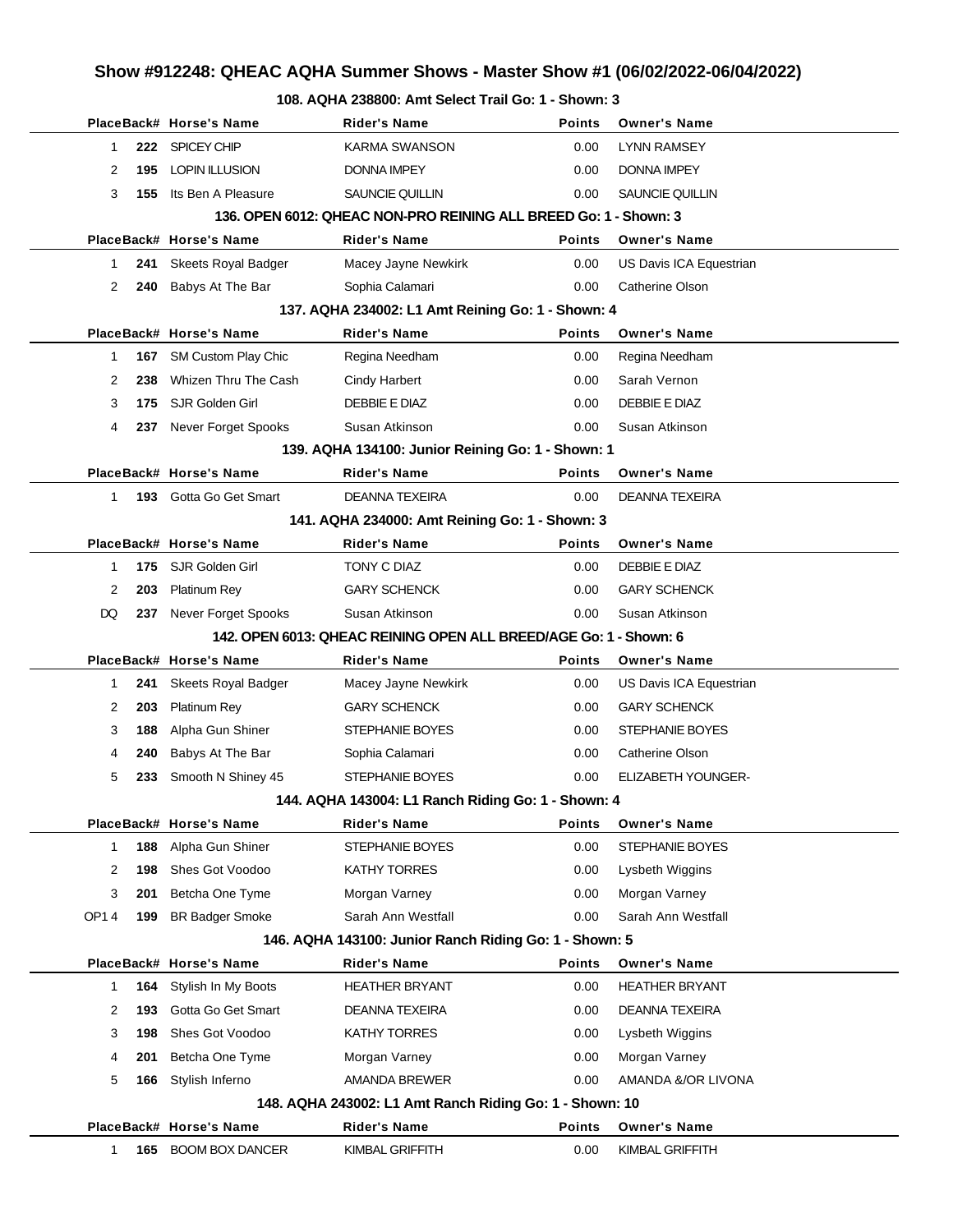# **Show #912248: QHEAC AQHA Summer Shows - Master Show #1 (06/02/2022-06/04/2022)**

| 2                                                      | 169 | SIMPLY A BABE                                   | Allyson R Walker                                               | 0.00          | Allyson R Walker                |  |  |
|--------------------------------------------------------|-----|-------------------------------------------------|----------------------------------------------------------------|---------------|---------------------------------|--|--|
| 3                                                      | 238 | Whizen Thru The Cash                            | <b>Cindy Harbert</b>                                           | 0.00          | Sarah Vernon                    |  |  |
| 4                                                      | 171 | <b>Toblerony Pony</b>                           | Ida Higgins                                                    | 0.00          | Debbie Walker                   |  |  |
| 5                                                      | 167 | SM Custom Play Chic                             | Regina Needham                                                 | 0.00          | Regina Needham                  |  |  |
| 6                                                      | 162 | Louis Bonner                                    | Meghan Carr                                                    | 0.00          | Meghan Carr                     |  |  |
| 7                                                      | 228 | <b>EFR Command A Hobby</b>                      | Penny Janae Alexander                                          | 0.00          | <b>KATY SOLARI EDENS</b>        |  |  |
| 8                                                      | 170 | Sista From Anotha Mr                            | Stephen R Walker                                               | 0.00          | Stephen R Walker                |  |  |
| OP19                                                   | 176 | Jacs Peacemaker                                 | Rebecca Colla                                                  | 0.00          | Rebecca Colla                   |  |  |
| OP1 10                                                 | 168 | Wild Haired Weezle                              | Debbie King                                                    | 0.00          | Debbie King                     |  |  |
|                                                        |     |                                                 | 149. AQHA 243800: Amt Select Ranch Riding Go: 1 - Shown: 6     |               |                                 |  |  |
|                                                        |     | PlaceBack# Horse's Name                         | Rider's Name                                                   | <b>Points</b> | <b>Owner's Name</b>             |  |  |
| 1                                                      |     | 165 BOOM BOX DANCER                             | KIMBAL GRIFFITH                                                | 0.00          | KIMBAL GRIFFITH                 |  |  |
| 2                                                      | 177 | WHOZ A WHIZ                                     | <b>KELLY J HAMBLIN</b>                                         | 0.00          | <b>KELLY J HAMBLIN</b>          |  |  |
| 3                                                      | 184 | Sanjo Lights                                    | <b>JENNIFER HARDEN</b>                                         | 0.00          | <b>JENNIFER HARDEN</b>          |  |  |
| 4                                                      | 176 | Jacs Peacemaker                                 | Rebecca Colla                                                  | 0.00          | Rebecca Colla                   |  |  |
| 5                                                      | 163 | Jerry It                                        | <b>COLLEEN MORRIS</b>                                          | 0.00          | <b>COLLEEN MORRIS</b>           |  |  |
| 6                                                      | 215 | Pale Spin                                       | <b>BARBIE FOWLER</b>                                           | 0.00          | <b>BARBIE FOWLER</b>            |  |  |
|                                                        |     |                                                 | 150. AQHA 243000: Amt Ranch Riding Go: 1 - Shown: 3            |               |                                 |  |  |
|                                                        |     | PlaceBack# Horse's Name                         | Rider's Name                                                   | <b>Points</b> | <b>Owner's Name</b>             |  |  |
| 1                                                      |     | 228 EFR Command A Hobby                         | Penny Janae Alexander                                          | 0.00          | KATY SOLARI EDENS               |  |  |
| 2                                                      | 166 | Stylish Inferno                                 | AMANDA BREWER                                                  | 0.00          | AMANDA &/OR LIVONA              |  |  |
| 3                                                      |     | 182 Ole Pal Hal                                 | Kimberley H Donlon                                             | 0.00          | Kimberley H Donlon              |  |  |
| 151. AQHA 143200: Senior Ranch Riding Go: 1 - Shown: 9 |     |                                                 |                                                                |               |                                 |  |  |
|                                                        |     |                                                 |                                                                |               |                                 |  |  |
|                                                        |     | PlaceBack# Horse's Name                         | Rider's Name                                                   | <b>Points</b> | <b>Owner's Name</b>             |  |  |
| 1                                                      | 177 | WHOZ A WHIZ                                     | <b>KELLY J HAMBLIN</b>                                         | 0.00          | <b>KELLY J HAMBLIN</b>          |  |  |
| 2                                                      | 188 | Alpha Gun Shiner                                | STEPHANIE BOYES                                                | 0.00          | STEPHANIE BOYES                 |  |  |
| 3                                                      | 194 | Smokin Jo Cash                                  | <b>TERESA SEALANDER</b>                                        | 0.00          | <b>TERESA SEALANDER</b>         |  |  |
| 4                                                      | 206 | <b>GENUINELY CODE RED</b>                       | Kensley Elizabeth Hennessy                                     | 0.00          | <b>BARBARA LINDEMANN</b>        |  |  |
| 5                                                      | 156 | <b>DILLON STARLIGHT</b>                         | RACHEL FINGERLE                                                | 0.00          | <b>RACHEL FINGERLE</b>          |  |  |
| 6                                                      |     | 239 SPARKINS COOL EXPRES                        | SADIE SMITH                                                    | 0.00          | <b>CODY SMITH</b>               |  |  |
| 7                                                      | 160 | Cee My Foolish Tangy                            | <b>SARAH CLIFFORD</b>                                          | 0.00          | NANCY W CARREL                  |  |  |
| 8                                                      | 199 | <b>BR Badger Smoke</b>                          | Sarah Ann Westfall                                             | 0.00          | Sarah Ann Westfall              |  |  |
| OP19                                                   |     | <b>207</b> Its Remedy Time                      | Kensley Elizabeth Hennessy                                     | 0.00          | <b>BARBARA LINDEMANN</b>        |  |  |
|                                                        |     |                                                 | 156. AQHA 122000: Dally Team Roping - Heading Go: 1 - Shown: 5 |               |                                 |  |  |
|                                                        |     | PlaceBack# Horse's Name                         | Rider's Name                                                   | <b>Points</b> | <b>Owner's Name</b>             |  |  |
| 1                                                      |     | 214 PEPPY JAYS PANTS                            | Anthony Arroyo Picado                                          | 0.00          | ANNA LUCINDA BOWEN              |  |  |
| DQ                                                     |     | 208 YY Showstoppin Shine                        | Wes Chappell                                                   | 0.00          | Jane Rude                       |  |  |
| DQ                                                     | 216 | HIRE PEPPY J FOR CASH                           | <b>DALE TINGLE</b>                                             | 0.00          | DARLENE TINGLE                  |  |  |
| DQ                                                     | 221 | MS MARILYN MONROAN                              | DARLENE TINGLE                                                 | 0.00          | SANDY BALLARD                   |  |  |
| DQ                                                     |     | 213 TWITTER THIS KID                            | Anthony Arroyo Picado                                          | 0.00          | SANDY BALLARD                   |  |  |
|                                                        |     |                                                 | 157. AQHA 124000: Dally Team Roping - Heeling Go: 1 - Shown: 5 |               |                                 |  |  |
|                                                        |     | PlaceBack# Horse's Name                         | Rider's Name                                                   | <b>Points</b> | <b>Owner's Name</b>             |  |  |
| 1                                                      |     | 214 PEPPY JAYS PANTS                            | Anthony Arroyo Picado                                          | 0.00          | ANNA LUCINDA BOWEN              |  |  |
| 2                                                      | 208 | YY Showstoppin Shine                            | Wes Chappell                                                   | 0.00          | Jane Rude                       |  |  |
| 3<br>4                                                 | 221 | MS MARILYN MONROAN<br>216 HIRE PEPPY J FOR CASH | DARLENE TINGLE<br>DALE TINGLE                                  | 0.00<br>0.00  | SANDY BALLARD<br>DARLENE TINGLE |  |  |